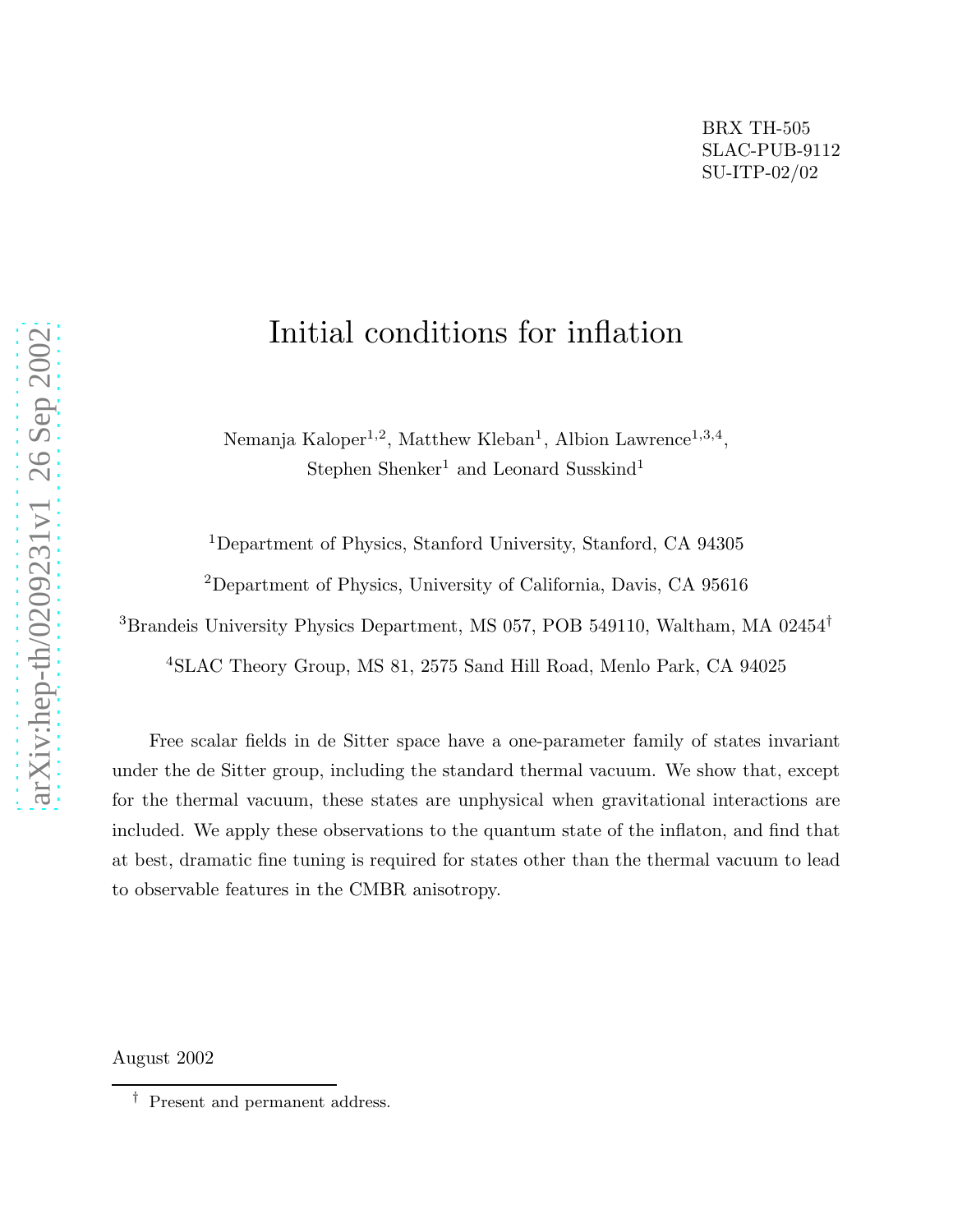## 1. Introduction

In inflationary cosmology, cosmic microwave background (CMB) data place a tantalizing upper bound on the vacuum energy density during the inflationary epoch:

$$
V \sim M_{GUT}^4 \sim (10^{16} \; GeV)^4 \; . \tag{1.1}
$$

Here  $M_{GUT}$  is the "unification scale" in supersymmetric grand unified models, as predicted by the running of the observed strong, weak and electromagnetic couplings above  $1 TeV$ in the minimal supersymmetric standard model. If this upper bound is close to the truth, the vacuum energy can be measured directly with detectors sensitive to the polarization of the CMBR.

In these scenarios, CMBR anisotropies are generated by quantum fluctuations of the inflaton and graviton which "freeze" into classical perturbations at the inflationary Hubble scale,  $H \sim 10^{14} \text{GeV}$ . These fluctuations are inflated to observable scales over the 65 e-foldings required to generate the observed homogeneity and isotropy of the CMBR. Therefore, inflation acts as both accelerator and microscope, potentially to energies 11 orders of magnitude higher than those detectable by terrestrial accelerators.

To this end, a number of authors[[1,2,3](#page-28-0),[4,5](#page-28-0)] have argued that high-scale physics can lead to observable effects in the CMBR. Following this, four of the present authors[[6\]](#page-28-0) undertook a systematic and general study of the effects on CMB observations of new physics at a scale  $M \geq H$ . Our conclusions differed from some of the previous work. Assuming that local, effective field theory applies at the scale  $H$ , we argued that short-distance effects were encapsulated in irrelevant operators in the inflaton Lagrangian. Higher-derivative terms lead to effects which are distinguishable from corrections to the effective potential, by modifying a relationship (one of the inflationary "consistency conditions"[\[7](#page-28-0)]) between the temperature and polarization anisotropies of the  $CMB<sup>1</sup>$  Locality and Lorentz invariance imply that the effects are of order  $(H/M)^2$ .

Unlike some of the previous work, the calculations in [\[6](#page-28-0)] assumed that the quantum state of the inflaton and graviton at scales close to  $H$  was the standard thermal<sup>2</sup> vacuum

<sup>&</sup>lt;sup>1</sup> This is not the only way to violate these consistency conditions; scenarios with multiple scalar fields also lead to a violation[[8,9,10,](#page-28-0)[11,12](#page-29-0)]. However, as argued in [\[6\]](#page-28-0), these deformations require drastic fine tuning of both the potential energy functional and the initial conditions for these fields.

 $2$  The standard de Sitter vacuum is referred to variously as the thermal, adiabatic, and Bunch-Davies vacuum; we will use thermal.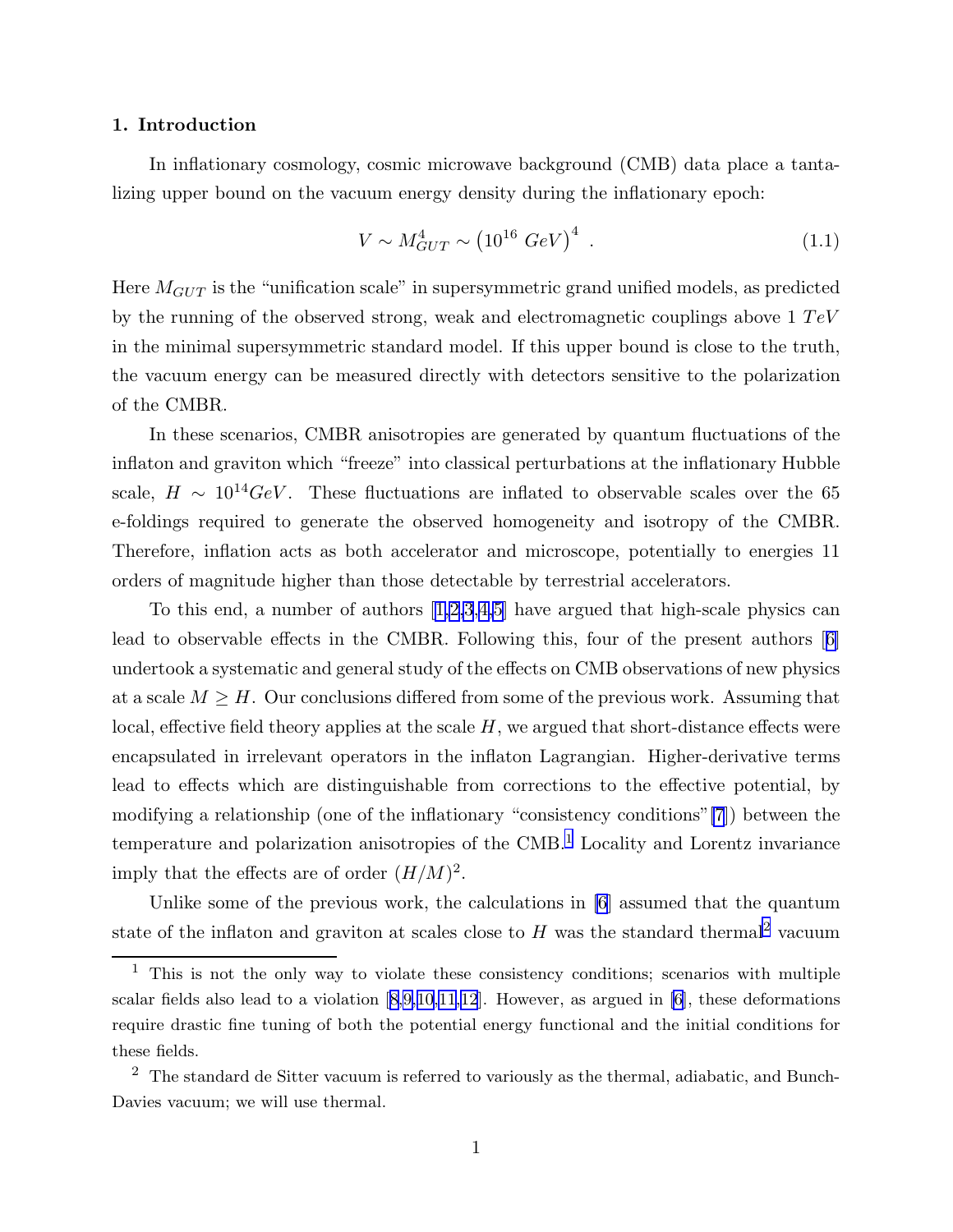of de Sitter space.<sup>3</sup> The result is that our effects are smaller than those discussed in the work cited above; in particular, in [\[1](#page-28-0),[4,5](#page-28-0)], the effects are of order  $H/M$ (the results of [\[3](#page-28-0)], however,agree with [[6\]](#page-28-0)). For this reason, the results of [6] have been criticized as being "toopessimistic"  $[13, 14, 15, 16]$  $[13, 14, 15, 16]$ .<sup>4</sup>

Generic excitations above the thermal vacuum tend to inflate away – indeed, this is part of the virtue of inflation. But as pointed out in[[16\]](#page-29-0), the quantum states advocated by [\[1](#page-28-0),[4,5](#page-28-0)[,13](#page-29-0),[14\]](#page-29-0) as an initial state for inflation lie in a one-parameter family of de Sitterinvariant states, constructed and described in[[17,18,19](#page-29-0),[20\]](#page-29-0). (See [\[21](#page-29-0)] for a particularly clear discussion of these states). These states, as we will describe below in detail, resemble squeezed states or Bogoliubov rotations of the standard, thermal vacuum. Relative to this vacuum, they have excitations at arbitrarily high energies. In pure de Sitter space, they make up a family of de Sitter-invariant states  $|\alpha\rangle$ , where  $\alpha$  is a complex parameter indexing the state; (thus they are often called the "α-vacua"). These states appear to result in an  $\alpha$ -dependent correction to the standard formulae for CMB anisotropies. The effect is of order  $H/M$ , where M is the scale of new physics, which is larger than the  $H^2/M^2$  effects discussed in [\[6](#page-28-0),[3\]](#page-28-0).

The states  $|\alpha\rangle$  have also made an appearance in work on the conjectured correspondence between euclidean conformal field theory and quantum gravity in de Sitter space [\[21](#page-29-0)]. Changing  $\alpha$  is conjectured to correspond to a marginal deformation of the dual CFT. This makes them doubly interesting.

Motivated primarily by the possible utility of these states as inflationary initial conditions, we would like to examine them more closely. We will find that these states, while perhaps consistent with an absolutely free field in a fixed background de Sitter space, are inconsistent in inflationary cosmology, and indeed are problematic even in exact de Sitter space once gravitational backreaction is included.

With some optimism about the future sensitivity of CMB experiments, especially polarization data, [\[6](#page-28-0)] estimated that the deviations from standard predictions would be

<sup>&</sup>lt;sup>3</sup> Of course the inflationary universe is not quite de Sitter space, as the Hubble constant is changing, but so long as the "slow roll" approximation applies, dynamics at length scales on the order of or above the several times the Hubble scale can be approximated as occurring in de Sitter space.

<sup>&</sup>lt;sup>4</sup> [[14,13](#page-29-0)] also find that the correction due to the  $\alpha$  state will be sinusoidal in the Hubble parameter, and so in observed wavenumber at the end of inflation. This would be a striking signature.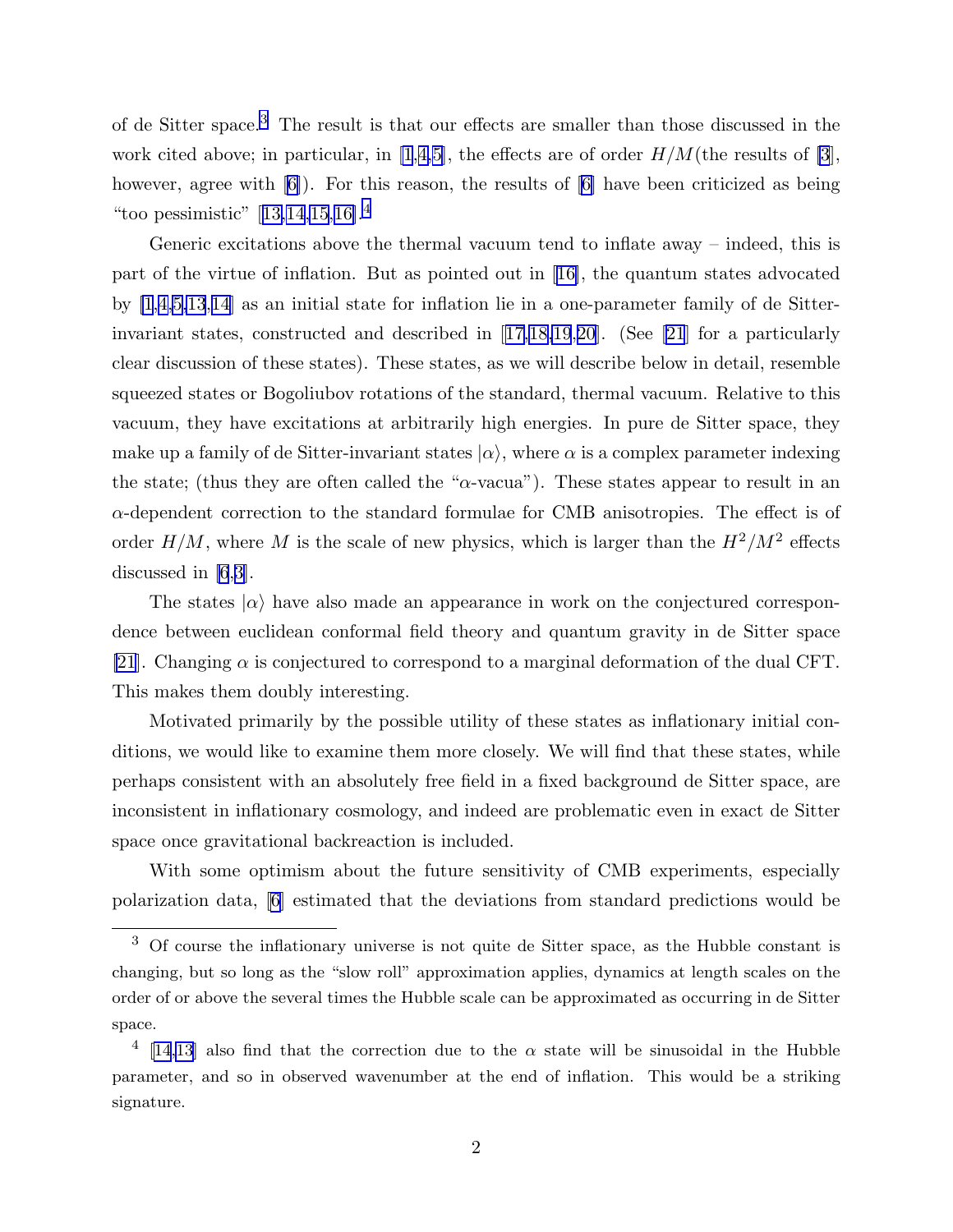observable if the correction – be it  $(H/M)$  or  $(H/M)^2$  – is of order  $10^{-1}$ . Since the difference between scales  $M$  detected in each case is then a factor of a few, this difference may seem academic. But future gravitational wave detectors may be more sensitive, because they are not limited by cosmic variance constraints. However, uncertainties in the backgrounds make their ultimate sensitivity hard to predict (see [\[22,23](#page-29-0),[24\]](#page-29-0)). If these measurements were sensitive at the 10<sup>-4</sup> level, the difference in scales probed by  $H/M$  effects versus  $H^2/M^2$ would be quite substantial. So it is experimentally, as well as theoretically, important to resolve this issue.

## 1.1. Summary

Before continuing, we would like to provide a summary of our basic arguments. The usual attitude amongst inflationary theorists is that any deviation from the thermal vacuum relaxes to the thermal vacuum within a few e-foldings of inflation. But in the states  $|\alpha\rangle$ , the deviations from the thermal vacuum do not inflate away, because these deviations extend to arbitrarily short distances. As a direct consequence, the quantum energymomentum tensor  $\langle \alpha | T_{\mu\nu} | \alpha \rangle$  diverges.

Of course, the computation of  $\langle T_{\mu\nu} \rangle$  diverges even in the thermal vacuum, for the same reason, and with the same coefficient, as in Minkowski space. A consistent regulator in the thermal vacuum is therefore also a consistent regulator in flat space; the short-distance properties of Green functions are the same. However,  $\langle \alpha | T_{\mu\nu} | \alpha \rangle$  diverges with a coefficient that is  $\alpha$ -dependent, as the short-distance behavior of Green functions computed with  $|\alpha\rangle$ differs from those in flat space.

We can choose an ( $\alpha$ -dependent) regulator, such that  $\langle \alpha | T_{\mu\nu} | \alpha \rangle$  is finite, but then the energy-momentum tensor will diverge in Minkowski space, and in the thermal vacuum of de Sitter. Of course, the universe today may be approximately de Sitter, and a priori could therefore still be in an  $\alpha$  state. However, we will show that values of  $\alpha$  which cause interesting effects on the CMB spectrum produced during inflation would produce enormously unphysical effects on physics in the world today.

a clear sign that the states  $|\alpha\rangle$  are fundamentally sick is the response of an inertial detector coupled linearly to a field in the  $\alpha$  state [\[25](#page-29-0),[21\]](#page-29-0). The detector will equilibrate to a non-thermal spectrum containing infinite energy excitations, which are unsuppressed by any Boltzman factor. This is incompatible with the "causal patch" description of de Sitter space. In such coordinates, physics close to the horizon is best described by a temperature  $T = M_p$  "stretched horizon", where gravitational couplings are order one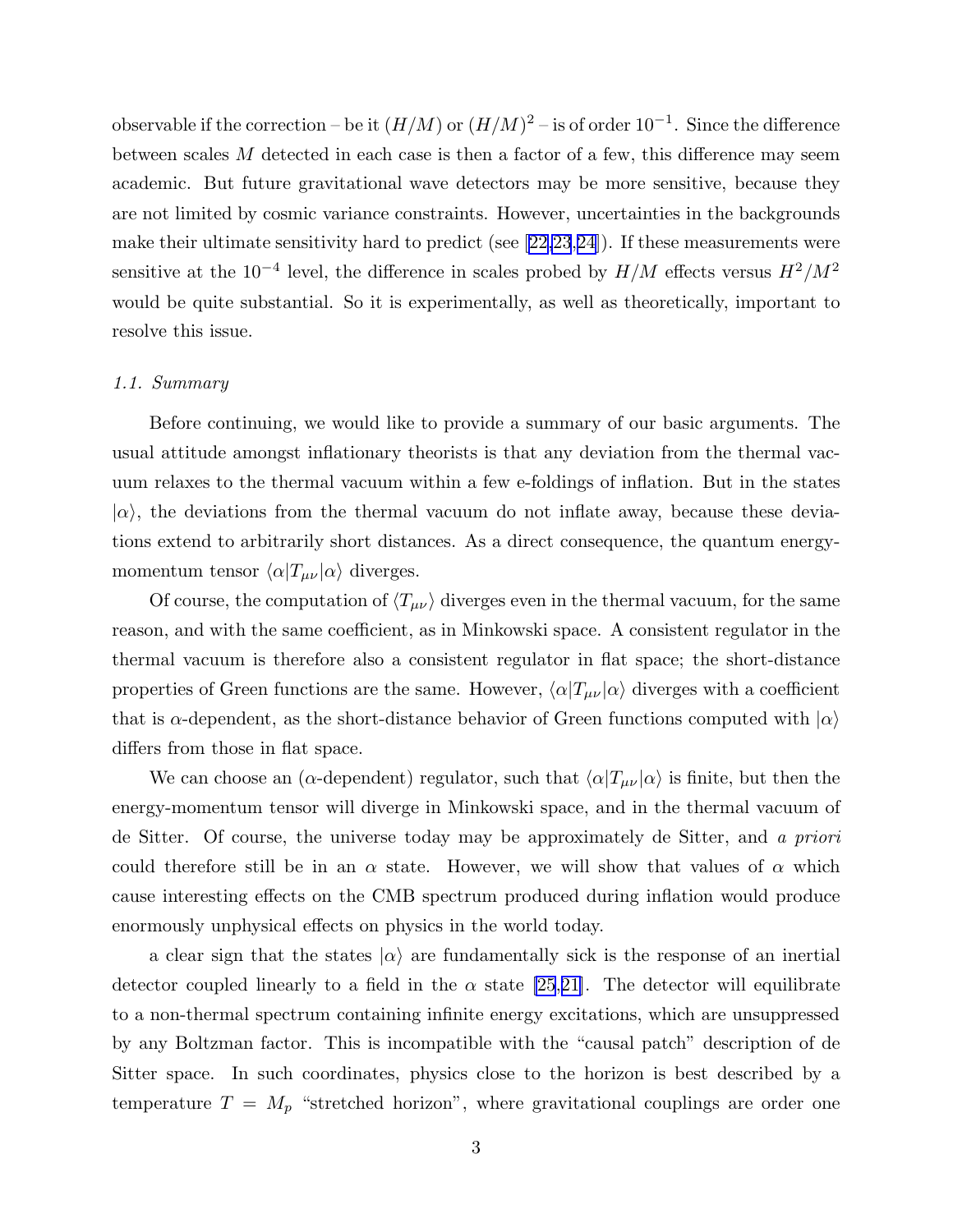[\[26](#page-30-0)]. The stretched horizon acts as a universal thermalizer. The system is a finite energy, closed, thermal cavity, which will always equilibrate and thermalize its contents, with the thermalization time scale set in this case by the time it takes an excitation to fall away from the center of the patch and reach the stretched horizon. The non-thermal  $\alpha$  state can either equilibrate with the walls (resulting in a thermal vacuum), or is simply inconsistent due to back-reaction from the infinite energy. The same class of arguments also show that black hole radiation must be thermal, despite the apparent appearance of transplanckian modes near the horizon. The thermal nature of black hole radiation is well-tested in string theory, and is particularly manifest in studies of the AdS black hole.

This leaves the thermal vacuum, and finite energy excitations above it, as the only consistent choice for the initial quantum state of an interacting field theory in an inflating universe. Since excitations inflate away and thermalize, the vacuum is the most generic choice. Nonetheless, rather than considering the exact  $\alpha$  state, one can consider an excited state above the thermal vacuum, for example one which is identical to the  $\alpha$  state up to some high scale  $E$ , and is then populated thermally at higher scales. This state will have a very large energy if  $E$  is large, and hence will back-react and invalidate the model. Even if this difficulty is ignored, or the scale is low enough that it is not a problem, the energy E will exponentially decrease with time, leading rapidly to a near exact thermal state. Therefore, in order to produce interesting effects on the CMB spectrum, this initial state would have to be fine-tuned to be important for precisely the 10 e-foldings visible in the fluctuation spectrum.

The last possibility is to simply cut off the quantum contributions to  $\langle T_{\mu\nu} \rangle_{\alpha}$  above a fixed,physical scale M. This is the attitude taken in [[4](#page-28-0)], where M is taken to be the mass scale where new, unknown physics becomes important. Of course, any excitations below the scale M will inflate away within order  $\ln M/H$  e-foldings, in the same manner and for the same reason more conventional perturbations of the inflationary initial conditions do. Therefore, in order to produce effects that last longer than a few initial e-foldings, one has to postulate that the new physics at scale M "pumps" in new modes in an  $\alpha$  configuration for all times during inflation. As these modes are produced at  $M$  and inflate away, more must be created to prevent the effect from disappearing. It is possible to choose M and  $\alpha$  such that the extra energy density in the modes below the scale M is small compared to the curvature during inflation. However, this "pump" must shut itself off at the end of inflation, as otherwise the extra energy would dominate the post-inflation universe. This appears to be both fine-tuned and a violation of standard Wilsonian decoupling.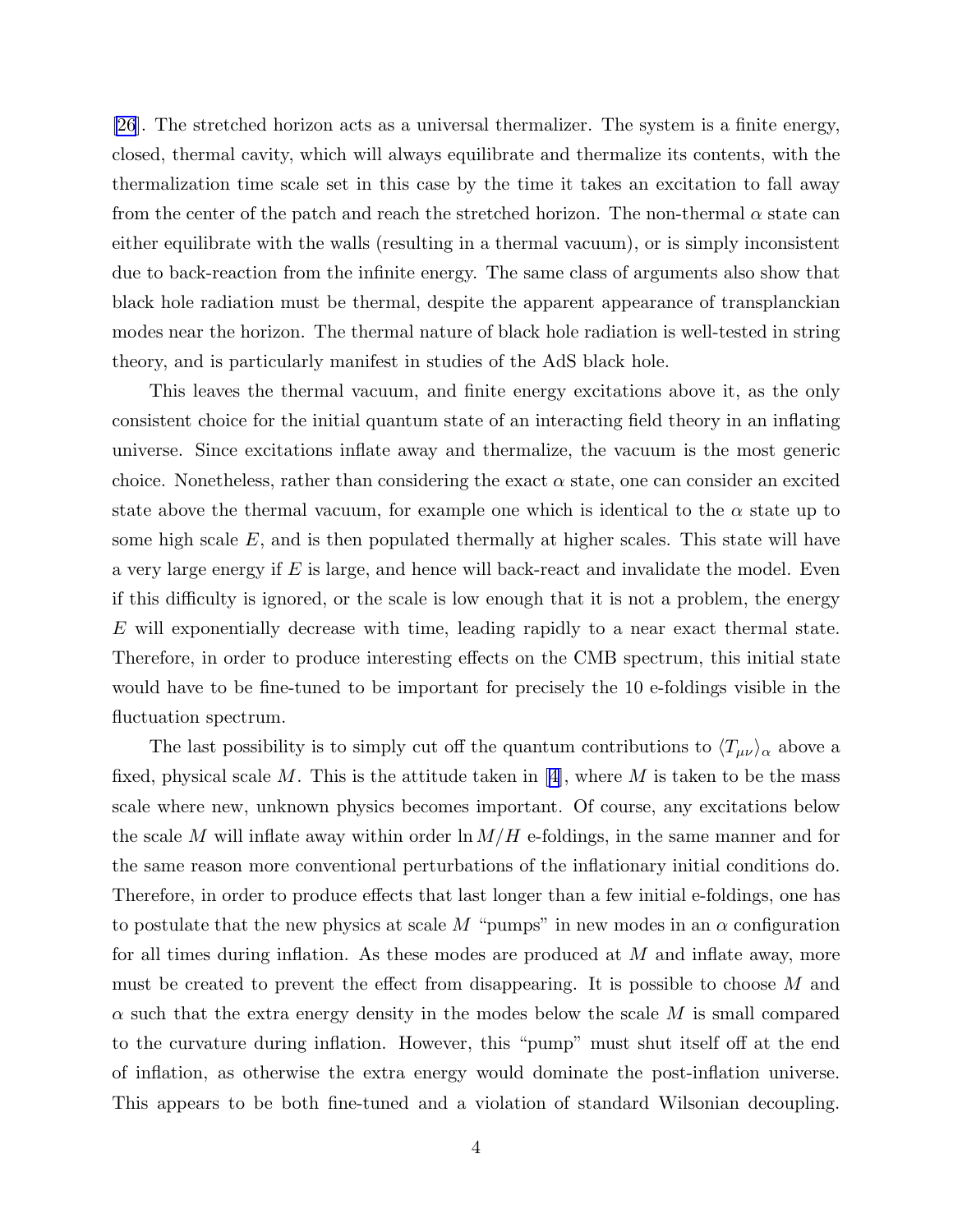Furthermore, the physics above  $M$  can not be simply ignored - in particular, conservation of energy implies that the modes must be produced out of some energy reservoir, which should gravitate strongly in much the same way as the original  $\alpha$  state did. Finally, our understanding of string- and M-theory, incomplete as it may be, provides no hint of any such behavior; on the contrary, the stretched horizon (which provides a cut-off much like this) is explicitly thermal.

## 1.2. Outline

The remainder of this paper is as follows. In section 2 we will discuss the states  $|\alpha\rangle$  in eternal de Sitter space. In the beginning of Section 2 we will discuss these states in FRW-type coordinates, and argue that any consistent regularization will cause the differences between  $|\alpha\rangle$  and the thermal vacuum to inflate away. Section 2.2 will discuss the complementary picture of this argument in the static patch, and argue that the state  $|\alpha\rangle$  corresponds to a non-thermal state which rapidly thermalizes. In section 3 we will apply these observations to an inflationary universe. We then conclude, and discuss some details of the thermal character of the  $\alpha$  states in the appendix.

#### 1.3. Notes on previous work

The fact that the  $\alpha$  states are totally unsuited for use as initial conditions for inflation has been noted at least as far back as [\[19](#page-29-0)], in which the author mentions that the thermal vacuum is the correct choice for a realistic inflation model, for essentially the same reasons we are explaining here. Indeed, many of the arguments we present here, including the analogy between inflationary fluctuations and Hawking radiation, informed the general consensus within the inflation community that the thermal vacuum is the correct one.<sup>5</sup>

After this work was completed, we received[[27\]](#page-30-0) and [\[28](#page-30-0)] which argue that interacting field theory in the  $\alpha$  state is not well defined, due to the appearance of non-local divergences at one loop. In addition, [\[28](#page-30-0)] reached conclusions identical to ours on the thermal character ofthe  $\alpha$  states. In another related work [[29\]](#page-30-0), the authors concluded that the states  $|\alpha\rangle$ lead to infinitely large backreaction. The authors then go on to consider a non-de Sitterinvariant state which leads to corrections to the CMB spectrum at order  $H/M$ . We discuss such states in §2, which arise when one throws away modes of  $|\alpha\rangle$  above some frequency. As we point out there, states which do not lead to unacceptable backreaction inflate away

 $5$  We would like to thank A. Albrecht and S.-H. Tye for discussions on this point.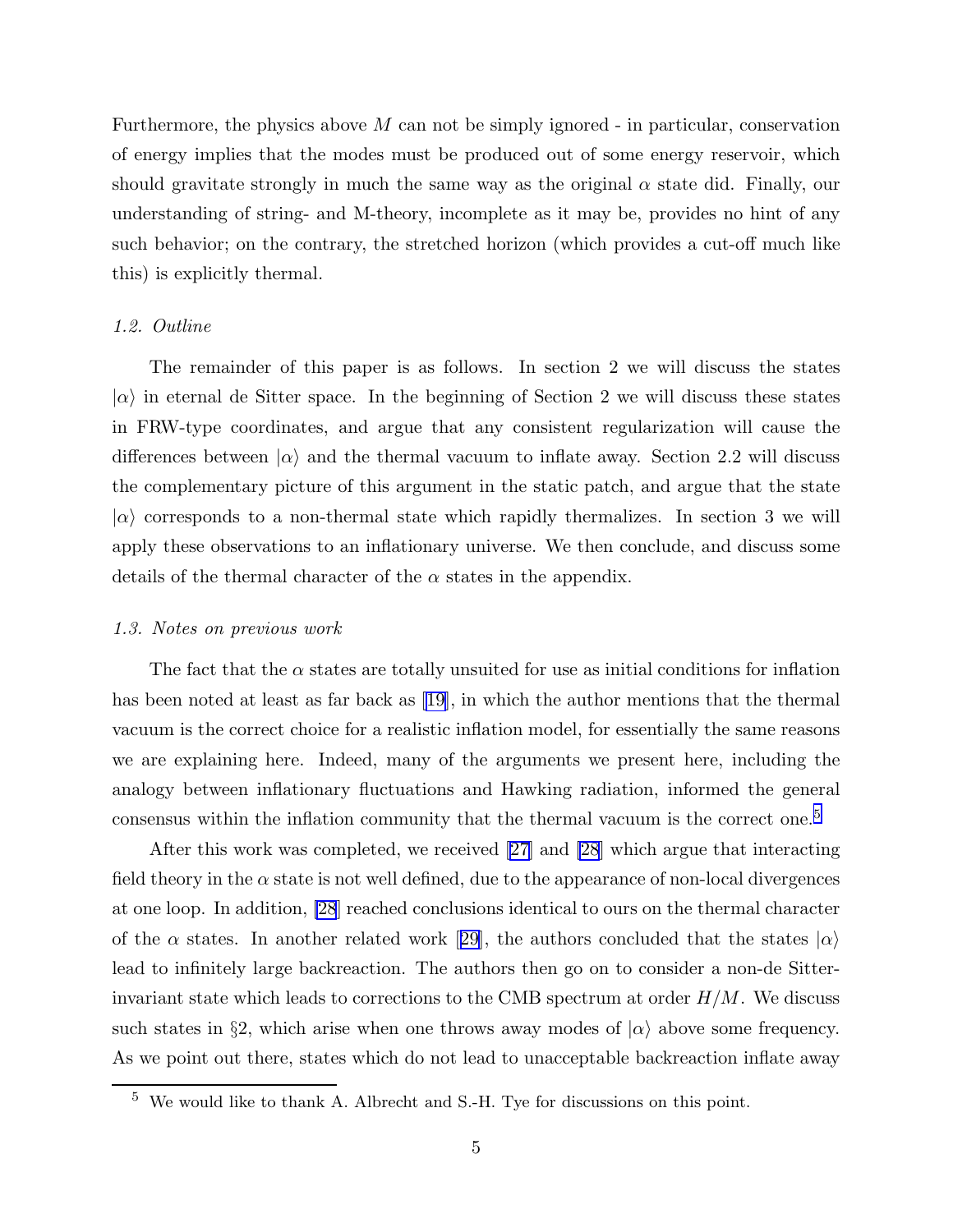within a few e-foldings. In order to produce a sufficiently flat and homogeneous universe, inflation needs to have lasted for at least 65 e-foldings. Therefore, the state considered in [\[29](#page-30-0)] would involve energies at least up to  $e^{65}M$ , where M is some high scale. Such states, if regulated in a way consistent with either the thermal vacuum or any  $\alpha$  state, would produce an enormous backreaction which would invalidate the model. Even if a non-de Sitter invariant regulator could be found that would remove this divergence, in sec. 3 we point out that a fine tuning is required for these states to affect CMBR measurements. Unless the UV scale considered in [\[29](#page-30-0)] is tuned precisely to a time corresponding to the observable part of inflation, there will be no effect on the spectrum.

## 2. The states  $|\alpha\rangle$  in de Sitter space

In this section we will argue that the states  $|\alpha\rangle$  are not consistent in a field theory interacting with gravity in de Sitter space. It is useful to study this issue from several points of view.

The principle of equivalence states that physics is invariant under the choice of coordinate system. Nonetheless, the description may be very different. We have become used to this fact in studies of black holes. From the standpoint of an observer at fixed distance outside a black hole, an infalling object is blueshifted as it approaches the horizon and eventually reaches Planckian energies. A "stretched horizon"[[26\]](#page-30-0) can be defined as the place at which modes which asymptotically have energies equal to the Hawking temperature are blueshifted to the Planck scale. This stretched horizon can be treated as a thermal membrane, and an infalling observer reaching it will rapidly thermalize via gravitational and other interactions. On the other hand, infalling obsevers will fall through the horizon and not need Planckian physics to describe this experience. That these two pictures are equivalent is demanded by general covariance, and is the statement of black holecomplementarity  $|26|$ .

Similar points of view exist in de Sitter space. Note first that the causal structure  $$ the Penrose diagram – is the same as that of the AdS-Schwarzchild black hole, a fact noted by many physicists. There are static coordinates which cover the single "causal diamond" that an inertial observer can access in experiments; these are analogous to Schwarzchild coordinates in a black hole background. Physics near the horizon can be described by a thermal "stretched horizon" just as it is for the black hole. There are also coordinates describing all parts of de Sitter space which can be influenced by an inertial observer;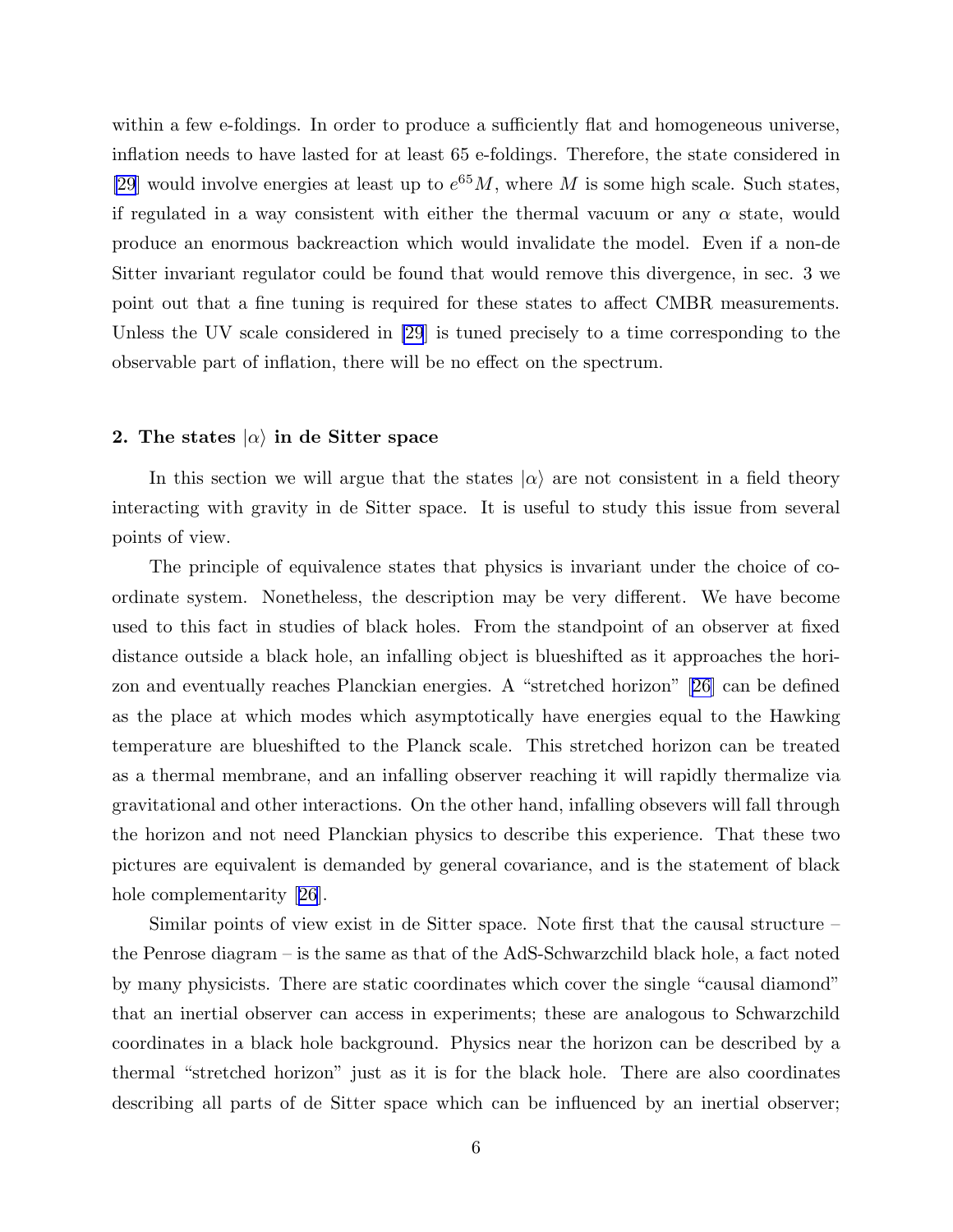these are the analogue of coordinates which can describe an infalling observer. The two pictures are complementary. The statement in flat coordinates that an excitation inflates away is related to the statement in static coordinates that excitations rapidly thermalize when they approach the causal horizon. The precise thermality of fluctuations in de Sitter space follows for the same reason that the Hawking radiation of a black hole is believed to be thermal.

In the remainder of this section we will analyze the states  $|\alpha\rangle$  from both points of view.

## 2.1.  $|\alpha\rangle$  in flat coordinates

Inflation is conventionally described in flat FRW coordinates  $(c.f. [30,31,32,33])$  $(c.f. [30,31,32,33])$  $(c.f. [30,31,32,33])$  $(c.f. [30,31,32,33])$  $(c.f. [30,31,32,33])$ . The Robertson-Walker form of the metric is:

$$
ds^2 = -dt^2 + e^{2Ht} d\vec{x}^2.
$$
 (2.1)

Here  $\vec{x}$  is a 3-vector, and  $(t, \vec{x})$  take values in all of  $\mathbb{R}^4$ . H is the "Hubble scale", and objects separated by a comoving (x-coordinate) spatial distance larger than  $e^{-t}/H$  are out of causal contact with each other. These coordinates cover the half of de Sitter space labelled I in the figure below.



Figure 1. Region I is the spatially flat patch of de Sitter space for an observer on the left-hand boundary of the diagram.

Using the transformation

$$
\eta = -\frac{1}{H}e^{-Ht},\tag{2.2}
$$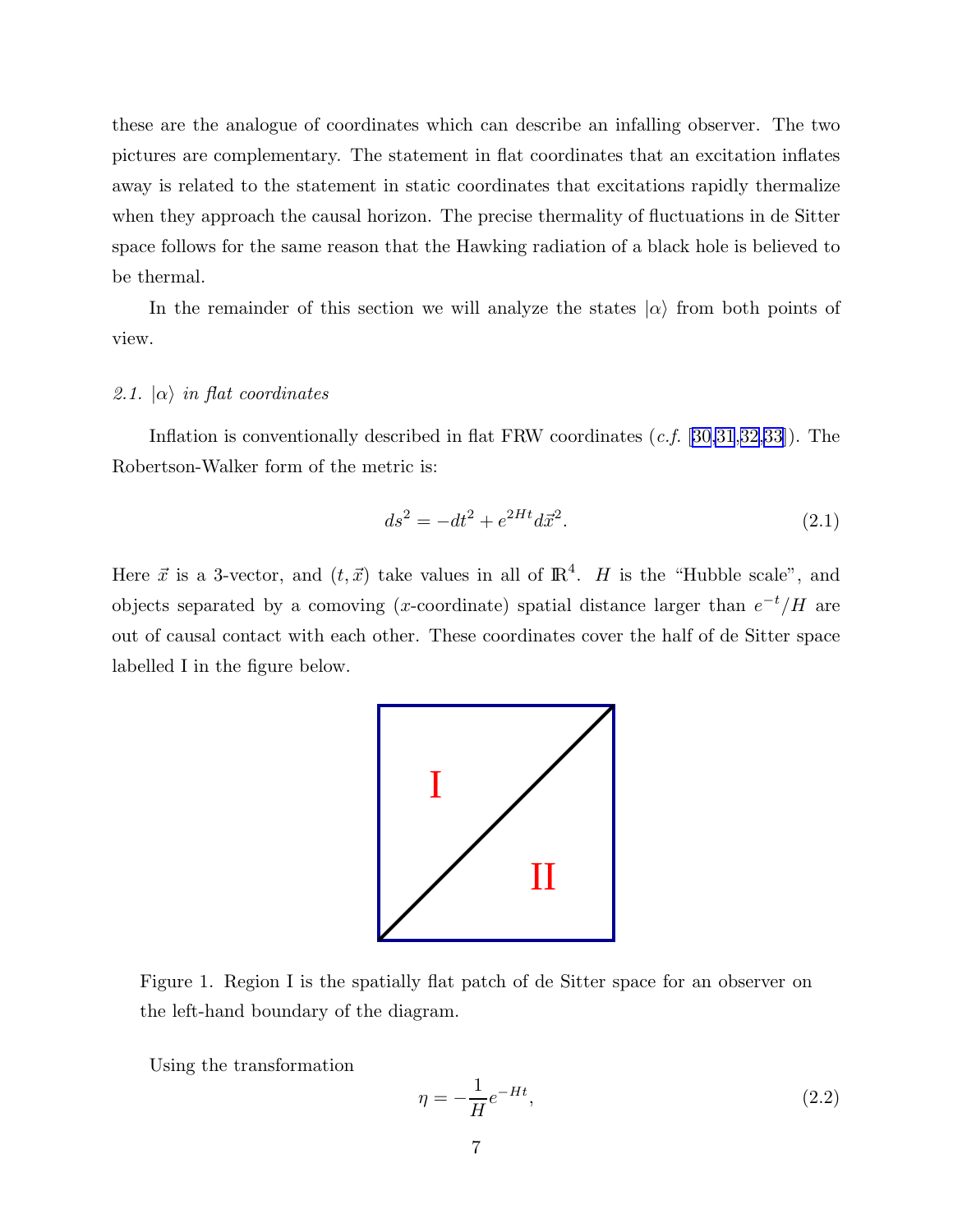<span id="page-8-0"></span>this same patch can be described in conformally flat coordinates using the metric

$$
ds^2 = \frac{1}{H^2 \eta^2} \left( -d\eta^2 + d\vec{x}^2 \right) , \qquad (2.3)
$$

where  $\eta \in (-\infty, 0)$ .

# Constructing the states

Let  $\phi$  be a free, minimally coupled scalar field with mass m. This could for example be the inflaton, for which  $m \ll H$ . A complete set of solutions to the Klein-Gordon equation in conformal coordinates is [\[34](#page-30-0)]:

$$
\phi(\eta, \vec{x})_{k}^{\dagger} = \frac{H\pi^{1/2}\eta^{3/2}}{2(2\pi)^{3/2}} e^{i\vec{k}\cdot\vec{x}} H_{\nu}^{(\frac{2}{1})}(k\eta) , \qquad (2.4)
$$

where

$$
\nu = \sqrt{\frac{9}{4} - 12 \frac{m^2}{H^2}},\tag{2.5}
$$

 $k = |\vec{k}|$ , and  $H_{\nu}^{(\frac{1}{2})}$  are Hankel functions of the first and second kind. As  $k \to \infty$  (or  $\eta \to -\infty$ ),

$$
H^{(\frac{2}{1})}(k\eta) \to \left(\frac{2}{\pi k\eta}\right) e^{(\frac{-}{+})ik\eta} , \qquad (2.6)
$$

which is the standard behavior for a positive (negative) frequency mode in flat space. As expected, the curvature corrections disappear at large momentum.

The thermal vacuum corresponds to choosing  $H^{(2)}$  as the positive frequency modes. In other words, one may decompose the field operator  $\phi$  as

$$
\phi = \sum_{k} \left( \phi_k^+ a_k + \phi_k^- a_k^{\dagger} \right) , \qquad (2.7)
$$

where  $a_k, a_k^{\dagger}$  $\frac{1}{k}$  are creation and annihilation operators satisfying the usual canonical commutation relations. The standard thermal vacuum then satisfies

$$
a_k | \text{thermal} \rangle = 0 \tag{2.8}
$$

The motivation for choosing this vacuum is that at short distances it looks like the vacuum in flat space, in accord with the standard intuition that the short-distance behavior of the theory should be independent of the space-time curvature.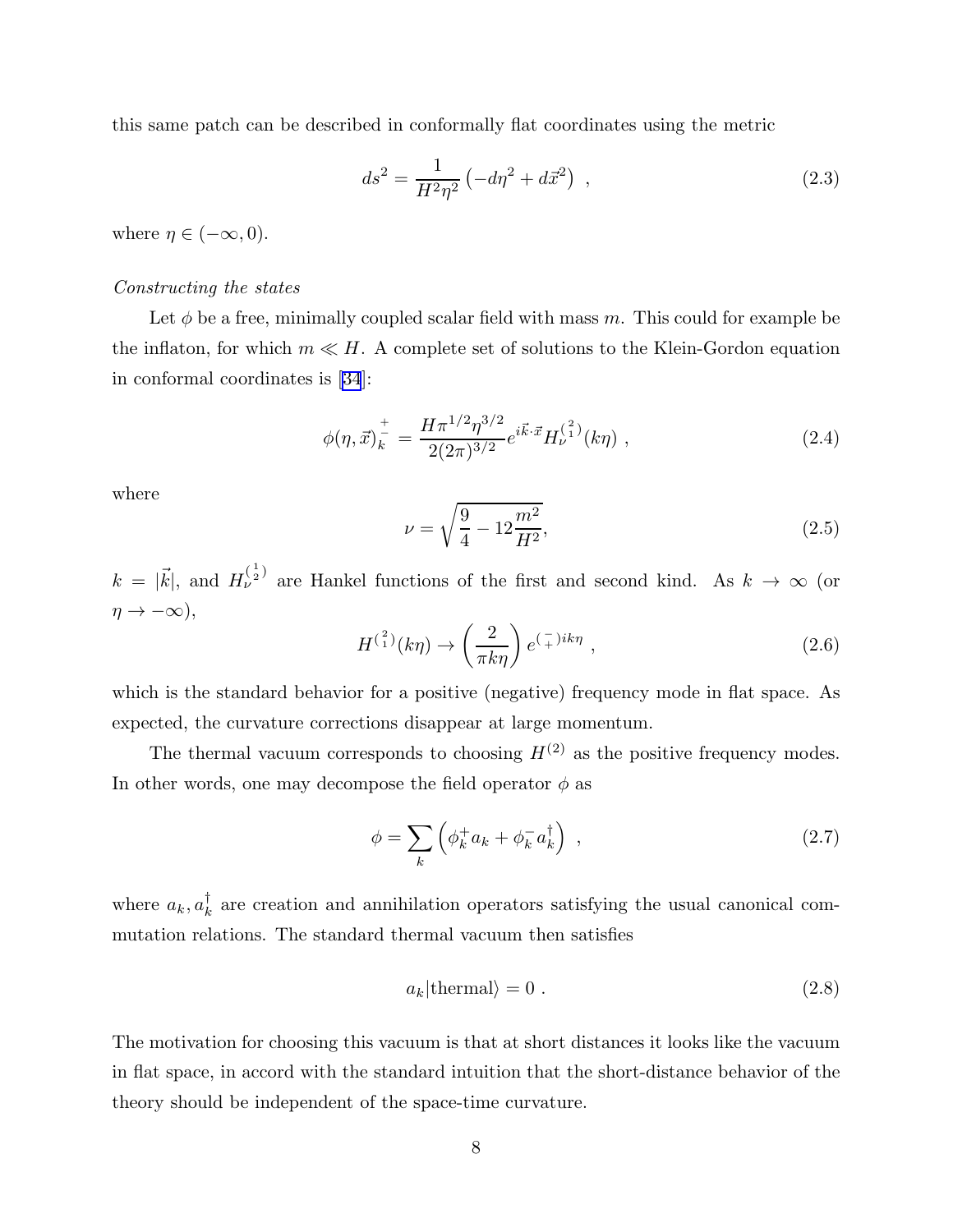<span id="page-9-0"></span>The thermal vacuum lives in a one-complex parameter family of states which are invariant under the isometry group of de Sitter space[[17,18,19](#page-29-0),[20\]](#page-29-0) (see[[21](#page-29-0)] for a recent, clear discussion). This family can be described via Bogoliubov transformations as follows [\[19](#page-29-0),[20,21](#page-29-0)]. For complex parameter  $\alpha$ , Re( $\alpha$ ) < 0, the new annihilation operators are [\[21](#page-29-0)]:

$$
a_k^{\alpha} = N_{\alpha} \left( a_k - e^{\alpha^*} a_k^{\dagger} \right) , \qquad (2.9)
$$

where

$$
N_{\alpha} = \frac{1}{\sqrt{1 - \exp\left(\alpha + \alpha^*\right)}}\,,\tag{2.10}
$$

and

 $a_k^{\alpha} |\alpha\rangle = 0$ .

The thermal vacuum is the limit  $\text{Re}(\alpha) \to -\infty$  of these states. Such a choice corresponds, in the high momentum limit([2.6\)](#page-8-0), to choosing a mixed set of positive and negative frequency modes for the creation and annihilation operators. It is this fact that underlies all of the difficulties the states  $|\alpha\rangle$  suffer from.

#### Two-point functions

One may express the various Green functions in terms of the unordered or Wightman two-point functions (c.f. [[34\]](#page-30-0).) The Wightman functions in the state  $|\alpha\rangle$ 

$$
G_{\alpha}(x, x') = \langle \alpha | \phi(x) \phi(x') | \alpha \rangle \tag{2.11}
$$

have a simple expression in terms of the thermal Wightman function

$$
G_T = \langle 0 | \phi(x)\phi(x') | 0 \rangle . \tag{2.12}
$$

To construct  $G_{\alpha}$ , we must continue  $G_T$  to global de Sitter space, defined as the the hyperboloid

$$
-(X^{0})^{2} + \sum_{k=1}^{d} (X^{k})^{2} = \frac{1}{H^{2}}
$$
\n(2.13)

in  $(d + 1)$ -dimensional Minkowski space  $\mathbb{R}^{1,d}$ . Define the antipodal point of  $X(x)$  as  $X_A = -X$  $X_A = -X$  $X_A = -X$ . Then  $G_\alpha$  can be written as [[21\]](#page-29-0):

$$
G_{\alpha}(x, x') = |N_{\alpha}|^{2} \left[ G_{T}(x, x') + \exp(\alpha + \alpha^{*}) G_{T}(x', x) + \exp(\alpha^{*}) G_{T}(x, x'_{A}) + \exp(\alpha) G_{T}(x_{A}, x') \right].
$$
\n(2.14)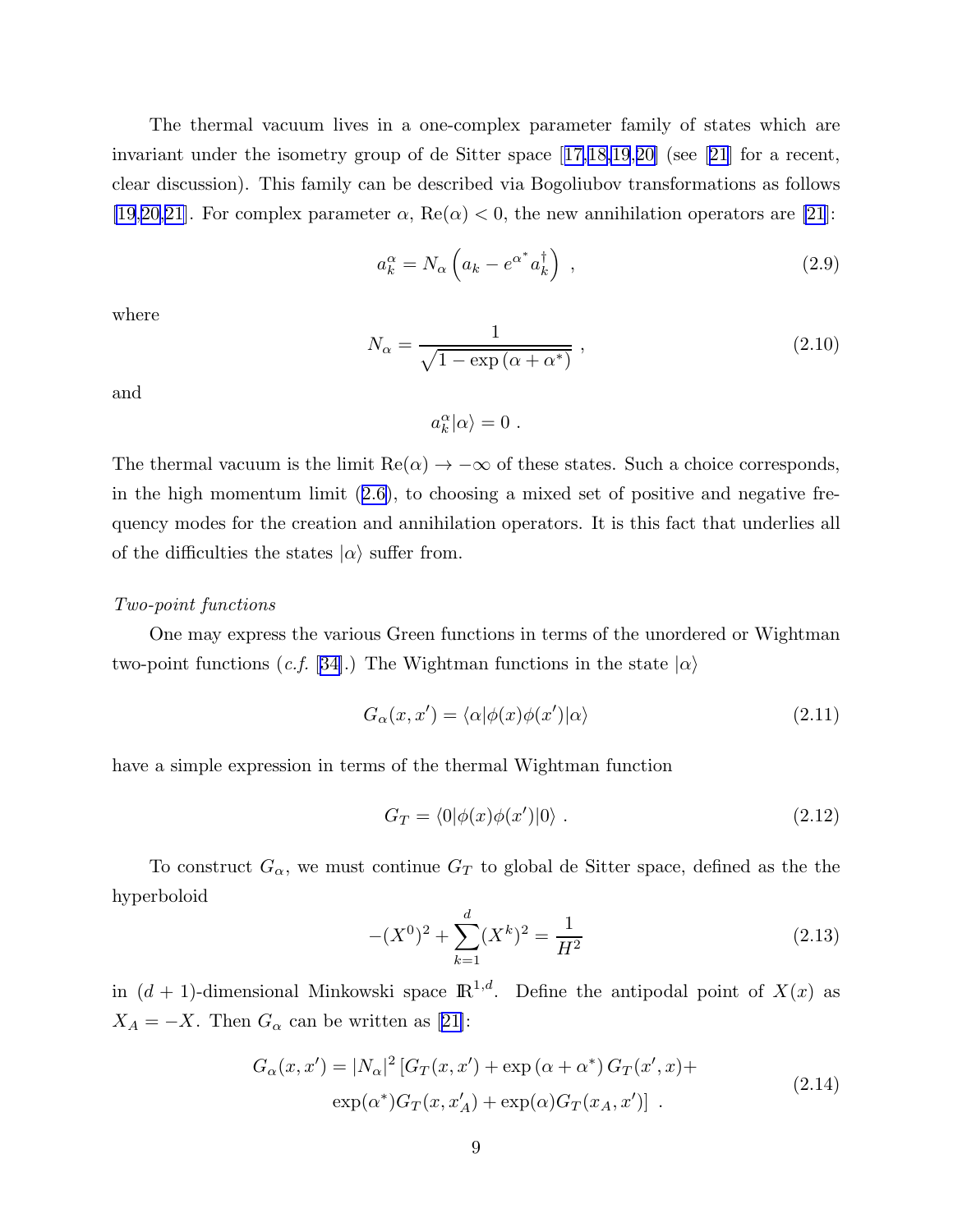The short-distance behavior of  $G_{\alpha}$  is different for each  $\alpha$ . For distances much smaller than the Hubble scale,  $G_T$  looks like the unordered two-point function in the Minkowski space vacuum. At these distances one can use Minkowski coordinates  $t, \vec{x}$ , and the Wightman function approaches:

$$
G_T \sim \frac{1}{\left[ (t - t' - i\epsilon)^2 - |\vec{x} - \vec{x}'|^2 \right]^{d/2 - 1}}\tag{2.15}
$$

From this it is easy to see that at short distances:

Re 
$$
G_{\alpha} \sim \frac{1 + \exp(\alpha + \alpha^*)}{1 - \exp(\alpha + \alpha^*)}
$$
Re  $G_T$   
Im  $G_{\alpha} \sim$  Im  $G_T$ . (2.16)

The Wightman functions can be used to construct the commutator and anticommutator of  $\phi$  and the usual Green functions (*c.f.* [\[34](#page-30-0)].) The commutator

$$
\langle \alpha | \left[ \phi(t, x), \partial_t \phi(t, x') \right] | \alpha \rangle = \lim_{t \to t'} \partial_{t'} \left( G_{\alpha}(x, x') - G_{\alpha}(x', x) \right) \tag{2.17}
$$

can be shown using [\(2.14\)](#page-9-0) to be independent of  $\alpha$ , as expected since the free field commutator is a c-number and is determined uniquely by the operator algebra. The Feynman propagator

$$
G_{F,\alpha} = -i\theta(t - t')G_{\alpha}(x, x') - i\theta(t' - t)G_{\alpha}(x', x)
$$
  
= 
$$
\frac{1}{2} [\theta(t - t')G_{\alpha}(x, x') - \theta(t' - t)G_{\alpha}(x', x)] - \frac{i}{2} [G_{\alpha}(x, x') + G_{\alpha}(x', x)]
$$
(2.18)

has different short-distance behavior from  $G_{F,0}$ , however. The first term in square brackets is determined by the operator algebra and is therefore independent of the state, but the second term–the Hadamard function, which is determined by the anti-commutator of the fields–is  $\alpha$  dependent.

# Particle content of  $|\alpha\rangle$ .

We can measure the structure of  $|\alpha\rangle$  by coupling  $\phi$  to an inertial detector. Since no stress-energy is needed to maintain the trajectory of an inertial observer, any transition the detector makes must be the result of absorbing quanta of the field  $\phi$ .

The"Unruh detector" [[25\]](#page-29-0) couples linearly to  $\phi$ ,

$$
\delta H = \int d\tau \sqrt{g} m(\tau) \phi(t(\tau), \vec{x}(\tau)) . \qquad (2.19)
$$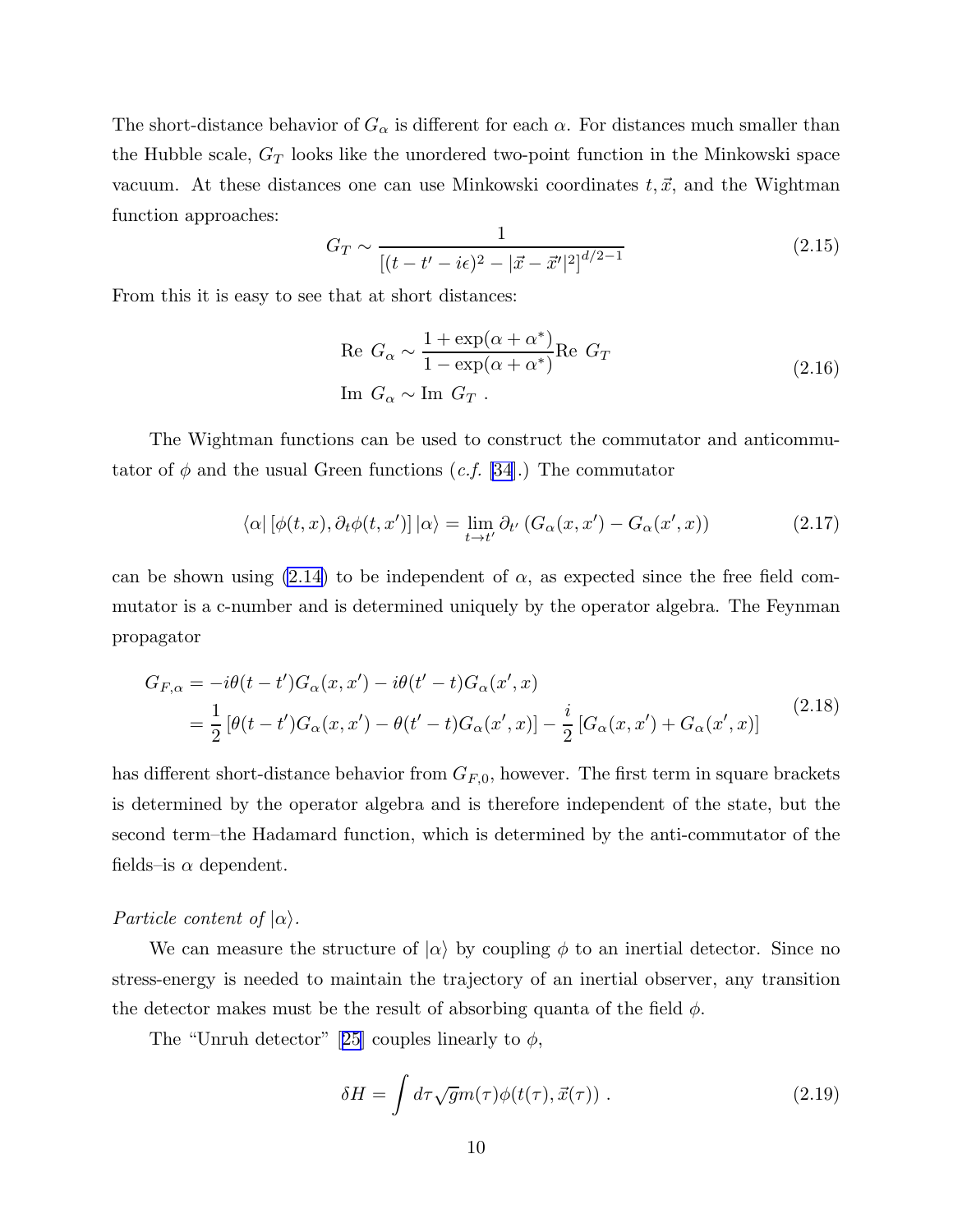<span id="page-11-0"></span>where  $m(\tau)$  is some operator measuring the state of a detector, and  $t(\tau)$ ,  $\vec{x}(\tau)$  is the trajectory. Let us imagine a detector at the origin in inflating coordinates, so that the coordinate time and the proper time along the detector's trajectory are identical. In this case,the response of an Unruh detector was calculated for all values of  $\alpha$  in [[21\]](#page-29-0) <sup>6</sup>. If the initial state of  $\phi$  is  $|\alpha\rangle$ ,

$$
\dot{P}_{\alpha,i\to j} = \langle E_j | m(0) | E_i \rangle \int_{-\infty}^{\infty} dt e^{-i\delta E t} G_{\alpha}(t)
$$
\n(2.20)

is the probability per unit time for the detector to make a transition from a state with energy  $E_i$  to a state with energy  $E_j = E_i + \delta E$ . We can use general properties of  $G_T$  under translationsin imaginary time [[21\]](#page-29-0) to compute the ratio for  $\delta E \gg \frac{H}{2\pi}$ :

$$
\mathcal{R}_{ij} = \frac{\dot{P}_{i \to j}}{\dot{P}_{j \to i}} = e^{-2\pi\delta E/H} \left| \frac{1 + e^{\alpha + \pi\delta E/H}}{1 + e^{\alpha - \pi\delta E/H}} \right|^2 = f_{\alpha}(\delta E) . \tag{2.21}
$$

This ratio is finite even if we do not regularize  $G_{\alpha}$ .

The thermal vacuum is the limit  $\alpha \to -\infty$ . In this state, the detector will equilibrate to

$$
\frac{\dot{P}_{i \to j}}{\dot{P}_{j \to i}} = \frac{\rho(E_j)}{\rho(E_i)} = e^{-2\pi\delta E/H} ,
$$
\n(2.22)

where  $\rho(E)$  is the density of states at energy E. The detector is in equilibrium at temperature  $T_{dS} = \frac{H}{2\pi}$  $\frac{H}{2\pi}$ , which is consistent with the usual statement that the standard vacuum is thermal, with temperature  $T_{dS}$ .

If  $\alpha \neq -\infty$ , however, the detector cannot reach an equilibrium consistent with the principle of detailed balance. Detailed balance combined with (2.21) implies:

$$
\mathcal{R}_{ij} = \frac{\rho(E_j)}{\rho(E_i)} \tag{2.23}
$$

But this implies

$$
\mathcal{R}_{ij}\mathcal{R}_{jk} = \mathcal{R}_{ik} \tag{2.24}
$$

and therefore

$$
f(\delta E)^2 = f(2\delta E) , \qquad (2.25)
$$

 $6$ The authors of [[21\]](#page-29-0) computed this result for 2+1 dimensional de Sitter space. However, the computation can be easily extended to 3+1 dimensions, with the same result for the spectrum of the Unruh detector.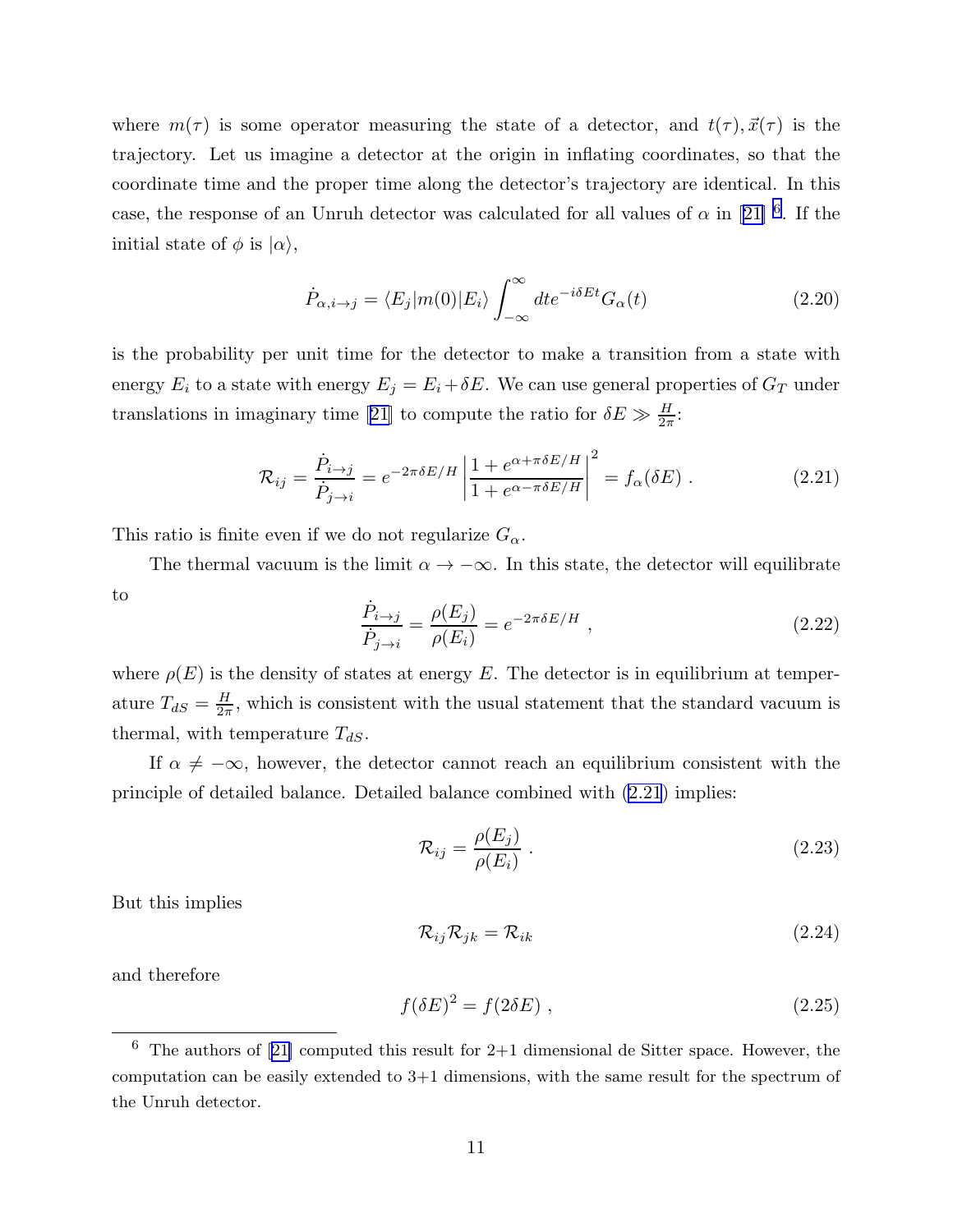<span id="page-12-0"></span>which is not true unless  $\alpha = -\infty$ , and in particular is only valid for the Boltzman distribution([2.22](#page-11-0)). This does not indicate that no equilibrium will be achieved (as claimed in [\[21](#page-29-0)]). One can show that a system obeying [\(2.21](#page-11-0)) does equilibrate, but the configuration will not be consistent with detailed balance. Unitarity, time reversal invariance of the microphysics, and equipartition imply detailed balance; our result indicates that one of these breaks down when coupling a detector which possesses these properties to a field in the state  $|\alpha\rangle$ .

In the thermal vacuum,  $\mathcal{R}_{ij}$  drops exponentially for  $\delta E \gg 2\pi H$ . But for finite  $\alpha$  and  $\delta E \gg \pi H$ , the ratio asymptotes to

$$
\mathcal{R} \to e^{2\alpha} .
$$

For  $\delta E \gg \pi H$ , there is a constant probability for the detector to be excited, for all values of  $\delta E$ . This is consistent with  $|\alpha\rangle$  having infinite energy. We will discuss this further in Section 3 and the appendix.

# The quantum stress-energy tensor

We are particularly interested in the case where  $\phi$  is the inflaton. At distances shorter than  $1/H$ , it can be treated as a massless, minimally coupled scalar. Ignoring potential energy terms, the expectation value of the stress-energy tensor can be computed from the anticommutator:

$$
T^{\alpha,unreg}_{\mu\nu} = \lim_{x \to x'} \left( \partial_{\mu} \partial_{\nu'} - \frac{1}{2} g_{\mu\nu} g^{\alpha\beta} \partial_{\alpha} \partial_{\beta'} \right) G^{(+)}_{\alpha}(x, x') . \tag{2.26}
$$

where

$$
G_{\alpha}^{(+)} = \langle \alpha | \{ \phi(x), \phi(x') \} | \alpha \rangle . \tag{2.27}
$$

Because of the short-distance singularity in  $G^{(+)}$ , (2.26) is divergent. In the limit  $x \to x'$ , the last two terms in [\(2.14\)](#page-9-0) are irrelevant, so that the divergence in this quantity can be related to the divergence in the thermal vacuum [\[19](#page-29-0)][[20\]](#page-29-0):

$$
T_{\mu\nu}^{\alpha,unreg} = \frac{1 + \exp\left(\alpha + \alpha^*\right)}{1 - \exp\left(\alpha + \alpha^*\right)} T^{therm,unreg}
$$
\n(2.28)

In the thermal vacuum, sensible regularization procedures exist, and lead to a finite value for  $T_{\mu\nu}$  (c.f.[\[34](#page-30-0),[35\]](#page-30-0)). We now turn to the question of whether a sensible procedure exists for finite  $\alpha$ .

At proper distances shorter than the Hubble scale, the background approaches flat space, and the thermal vacuum approaches the Minkowski vacuum. The results of coupling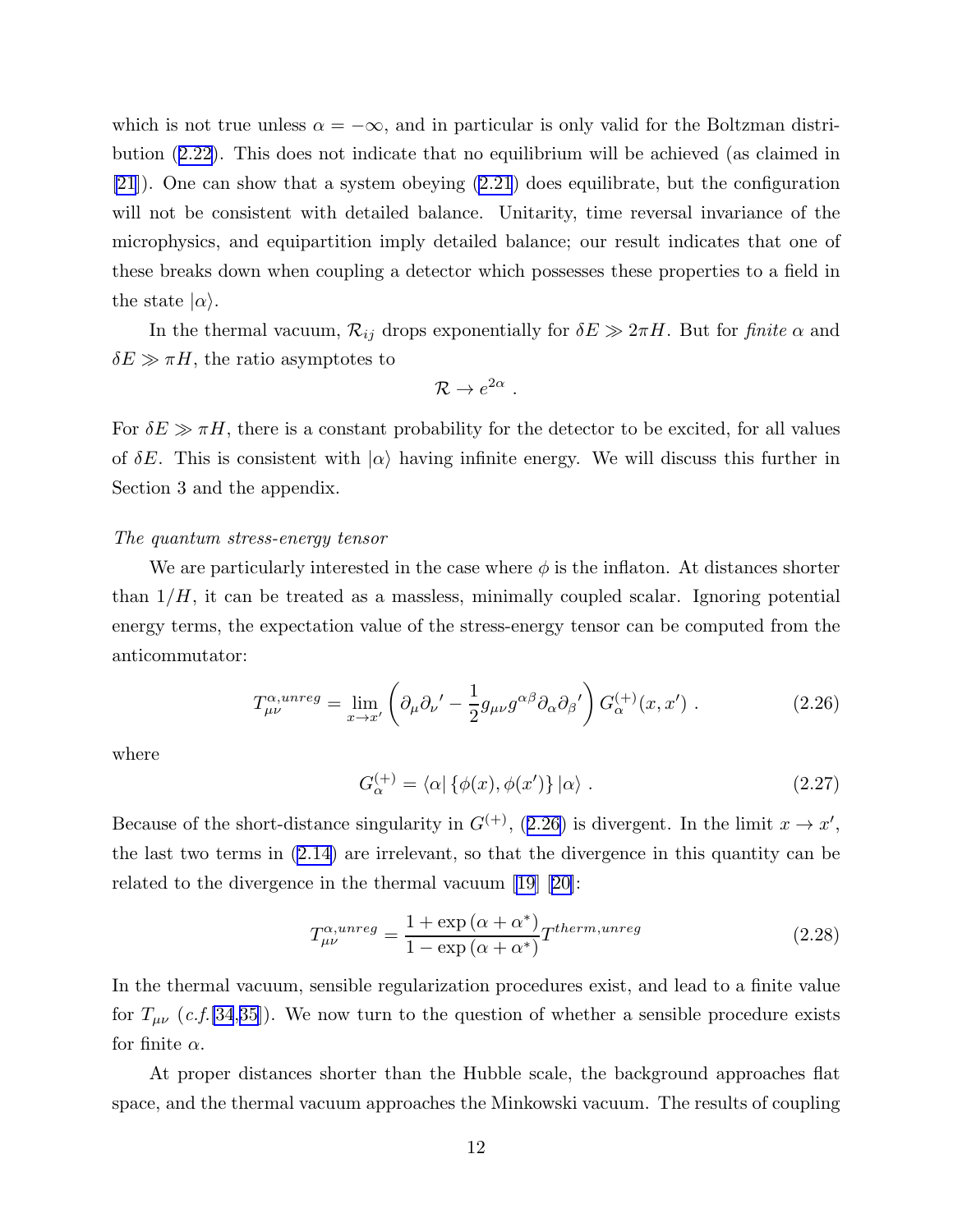<span id="page-13-0"></span>an Unruh detector to  $|\alpha \neq -\infty\rangle$  imply that such states are excitations above the Minkowski vacuum. At arbitrarily high energy these excitations do not fall off in amplitude, so that the quantum stress energy tensor will be infinite.

Wemay nonetheless try to regularize  $T_{\mu\nu}$ . One option, described in [[4,5](#page-28-0)] is to compute  $T^{\alpha}_{\mu\nu}$  by expanding  $\phi$  into creation and annihilation operators, and simply discarding the contributions of all modes with proper momenta higher than some cutoff scale  $\Lambda$ . The modes with lower momenta are taken to contribute to  $T_{\mu\nu}$ . As modes at the scale  $\Lambda$  inflate away, new modes carrying stress-energy must be "pumped into" the system at the scale  $\Lambda$  to maintain the deviations from the thermal vacuum. Prior to their being pumped in, they must not interact with gravity. This is unphysical.

A physical procedure for cutting off the theory would be to choose some particular time in inflating coordinates, and cut off the excitations above some momentum scale  $\Lambda$ . One must ask what "excitations" mean. The clearest definition, given our discussion of particle detectors, is excitations relative to the thermal vacuum. After all, the thermal vacuum approaches the standard Minkowski vacuum at short distances. In this case the additional excitations will inflate away in

$$
N = \ln \frac{\Lambda}{H}
$$
\n(2.29)

Hubble times.

This regulator is not de Sitter invariant, however. One may instead choose a covariant, de Sitter-invariant regulator, such as a proper time cutoff or a covariant point-splitting regulator. (See[[34,35](#page-30-0)] for a detailed discussion). Such regulators subtract the short distance singularity in the definition of the composite operator  $T_{\mu\nu}$ . But we can see from ([2.28](#page-12-0)) that the short distance behavior of the operator product defining  $T_{\mu\nu}$  is different for different values of  $\alpha$ . Similarly, the Unruh detector calculation leads to a state with a structure at high energies which depends on  $\alpha$ .

Therefore, the prescription for cutting off the theory must depend on  $\alpha$  if the vacuum energy is to remain finite. But each prescription for a short distance cutoff defines a different field theory. If we pick a theory for which  $|\alpha\rangle$  is well defined,  $|\beta \neq \alpha\rangle$  will not be well defined. When computing  $T_{\beta} = \langle \beta | T_{\mu\nu} | \beta \rangle$ , one would subtract the divergence of the OPEs in the vacuum  $|\alpha\rangle$ . From [\(2.28\)](#page-12-0) it immediately follows that  $T_\beta$  is infinite.

While one might fantasize about a theory consistent with a vacuum  $|\alpha\rangle$  in eternal de Sitter space, in the standard inflationary scenarios inflation ends and the universe eventually relaxes to a state with the puzzlingly small cosmological constant that we observe. A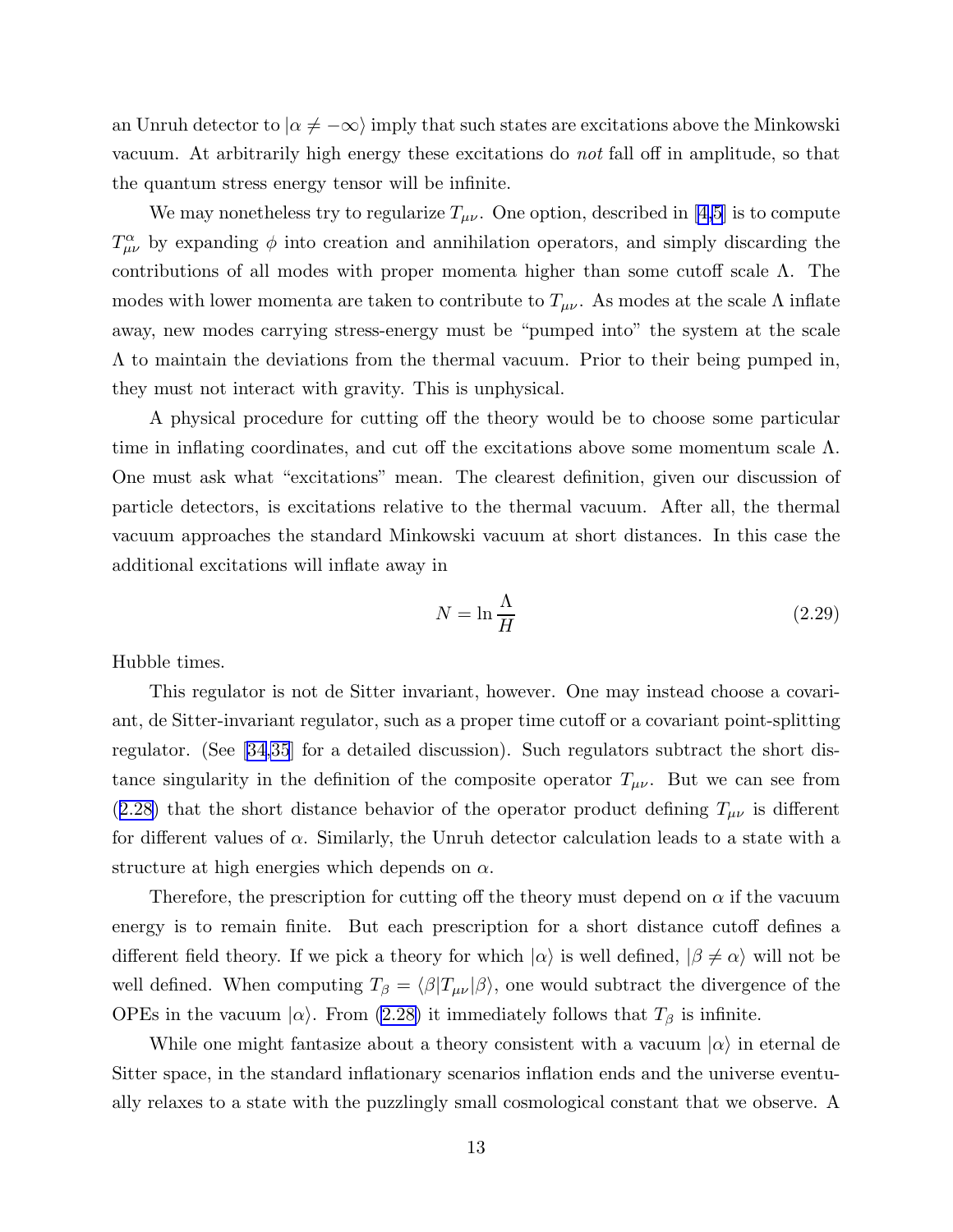<span id="page-14-0"></span>theory which describes the world should be consistent with the Minkowski space vacuum at distances significantly shorter than the present Hubble scale. This theory must then be defined with a regulator which yields a zero-energy Minkowski vacuum in flat space. Therefore, either the state of the inflaton during inflation is a finite excitation above the thermal vacuum, and relaxes to it in a few e-foldings, or the short-distance structure of the theory must change with  $H$  during inflation. This latter scenario violates decoupling; the theory is nonlocal at the scale  $H$ . At this point we must simply throw up our hands. This kind of nonlocality does not appear in string theory, which is local down at least to the string scale  $M_s$ . So long as the string scale is higher energy than the Hubble scale, effective field theory is valid between these scales and decoupling will hold. If one allows  $M_s \leq H$ , as in [\[15](#page-29-0)], the de Sitter temperature is greater than or equal to the Hagedorn temperature. In this case the standard picture of inflation completely breaks down and the calculations in all works in question are invalid.<sup>7</sup>

## 2.2. The vacuum in the static patch

#### Coordinate system

The shaded region in Figure 2 can be described by static coordinates, which are the analog of Schwarzchild coordinates in a black hole background. The metric is:

$$
ds^{2} = -(1 - (r/R)^{2})dt_{s}^{2} + (1 - (r/R)^{2})^{-1}dr^{2} + r^{2}d\Omega_{2}^{2},
$$
\n(2.30)

where  $R = 1/H$ .

<sup>7</sup> Given the mysteries of the cosmological constant and the vacuum energy, one might try to subtract off the varying vacuum energy by adjusting the inflaton potential. But the time at which the  $\alpha$  state decays to the thermal vacuum is not tied to the vev of the inflaton, so it is very unclear how to implement this. This issue is related to the fine-tuning issues discussed elsewhere in this work.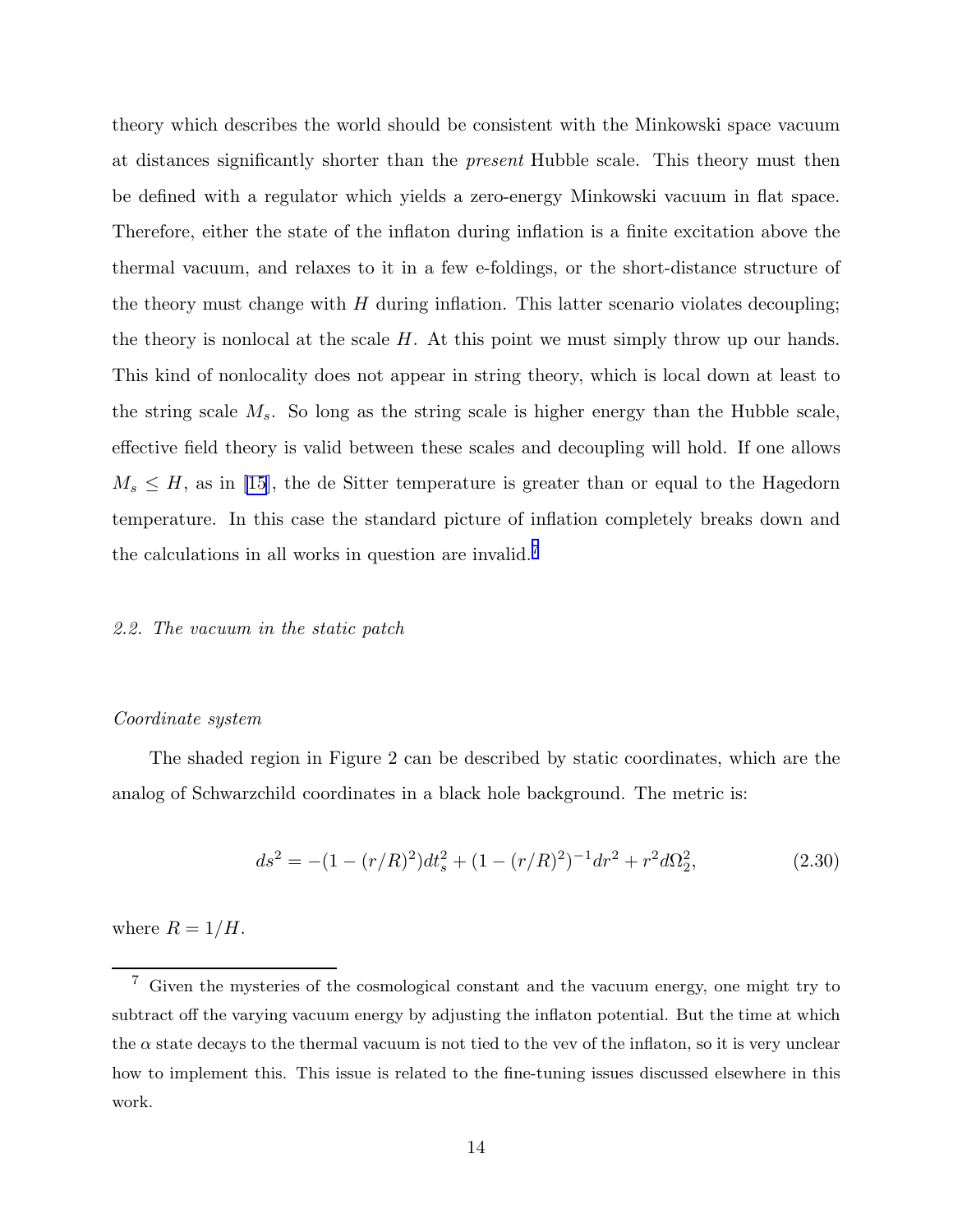

Figure 2. The static patch of de Sitter, with lines of constant time and radial coordinate depicted.

A generalization of these coordinates also exists when the Hubble parameter changes with time[[36](#page-30-0)], so that we can sensibly discuss the physics of inflation from the point of view of a single inertial observer. This is the analog in de Sitter space of studying physics from the point of view of an observer outside the black hole.

Eq.([2.30\)](#page-14-0) describes a spherically symmetric geometry, with the origin surrounded by ahorizon at  $r = R$ . The near-horizon limit of  $(2.30)$  $(2.30)$  is simply Rindler space; the horizon behaves much like the horizon of a Schwarzschild black hole. At  $r = 0$ , the time coordinate  $t<sub>s</sub>$  is identical to the time coordinate in the inflating and global coordinates. Therefore, according to an inertial observer at  $r = 0$ , the vacuum has temperature  $T_{dS}$ .

For an observer at fixed  $r \neq 0$ , the local temperature blueshifts as r approaches R, and becomes infinite at the horizon. One may cut off the space by introducing a stretched horizon (rendering the entropy finite), as advocated in [\[26](#page-30-0)] for black holes. The stretched horizon can be defined, for example, as the surface a Planck length away from the true horizon. It can be thought of as a hot membrane with  $T = M_p$ .

De Sitter space can therefore be described as a closed system with thermal walls, a "hot tin can." Such a system will always thermalize, in a time determined by the initial state. This is a very general statement, which does not depend on the details of the interactions or the spectrum of the hamiltonian. The only way it can be avoided is if the system is exactly free, so that it does not interact with the hot walls at all, or if it contains infinite energy densities, in which case the thermalization time can be taken to infinity.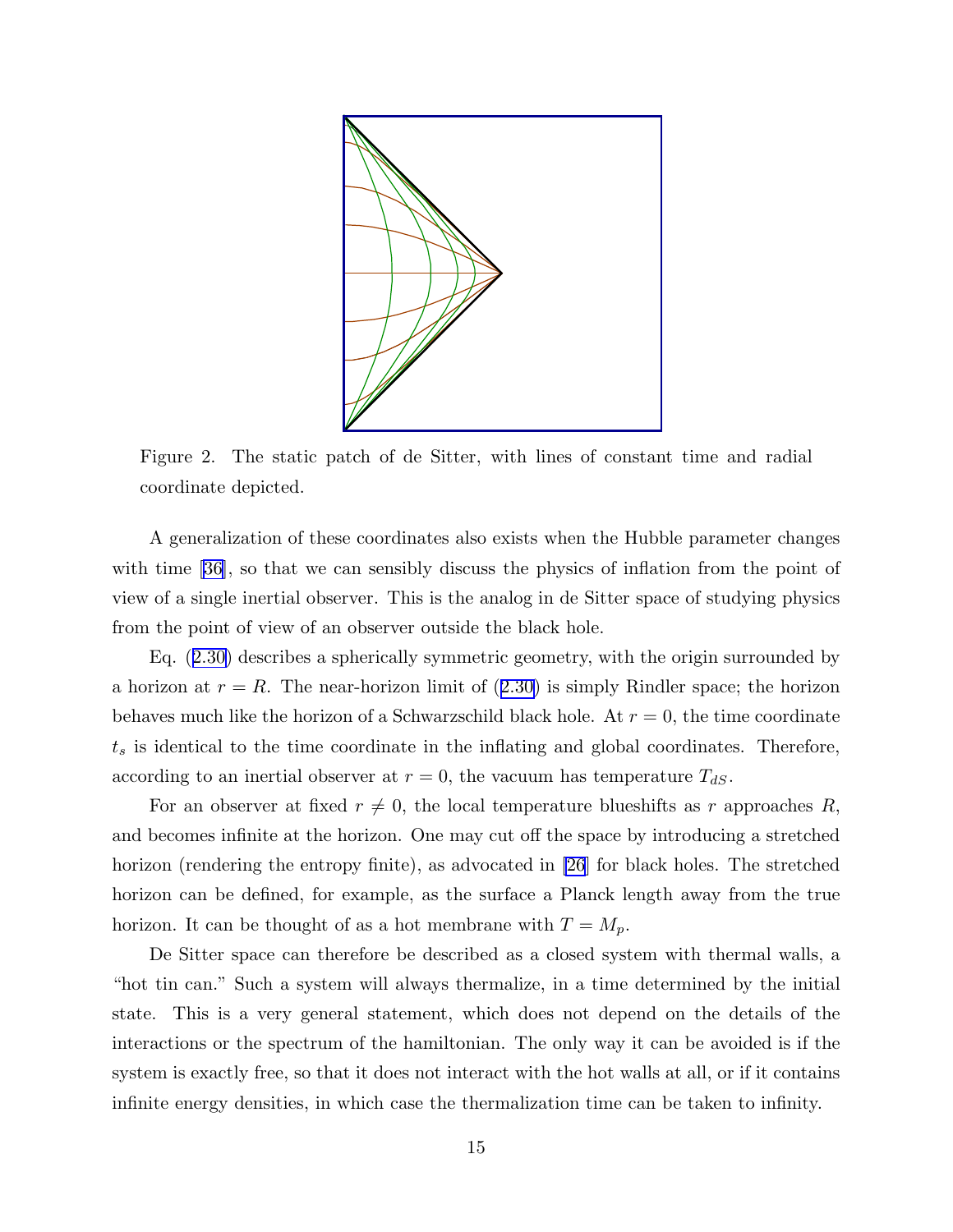Neither possibility is consistent with a theory coupled to gravity. In such theories, if an observer ever detects a finite-energy fluctuation originating from near the past horizon, it must have had a very large energy where it originated from, which was redshifted away during the propagation away from the horizon. Such a fluctuation will rapidly thermalize in the presence of gravity, which becomes very strong at high energies. In other words, take any finite energy fluctuation detected by our observer and boost it back to where it originated from. In a rest frame close to the horizon the fluctuation will be very high energy, therefore very short wavelength. Interactions with other such high energy quanta will very quickly produce a thermal distribution.

## Thermalization time

Consider a state with some excitations in the vicinity of the origin, in the coordinates ([2.30](#page-14-0)). If the excitation spectrum is thermal with  $T = T_{dS}$ , the excitations will be in equilibrium with the radiation from the stretched horizon.

Thestates  $|\alpha\rangle$  are not thermal (see ([2.21](#page-11-0));  $t_s$  and t are identical at  $r = \vec{x} = 0$ .) In particular, the detector coupled to a field in the state  $|\alpha\rangle$  is excited with finite and constant probability per unit time for arbitrarily large  $\delta E$ , due to the absorbtion of highly energetic particles. These energetic particles will generally quickly exit the region of the origin and arrive at the horizon. In the case at hand we can certainly describe them as relativistic. The inflaton will have mass  $m \ll H$ , while the excitations we describe have energy much greater than  $H$ , so we can ignore their rest mass.

We can thus approximate the time for this excitation to travel from the origin to the stretched horizon, as the time along a massless geodesic:

$$
t_s = \int_0^{R-L_p} (1 - (r/R)^2)^{-1} dr = \frac{R}{2} \ln\left(\frac{2R - L_p}{L_p}\right). \tag{2.31}
$$

In other words, it will reach the horizon in  $N = Ht = (1/2) \ln(2M_p/H) < 7$  e-foldings of inflation, using the most optimistic (for generating effects on the CMB) values of  $H$  and the cutoff. Note that this is roughly consistent with the estimate [\(2.29](#page-13-0)) for an excitation to inflate away in flat coordinates. (Massive particles will take longer to reach the horizon: they will accelerate exponentially away from the origin, until they reach a distance comparable to the Hubble length.)

When the particle arrives at the stretched horizon, it will be blueshifted to energies greater than  $M_p$  relative to an observer in the center. Since the temperature of the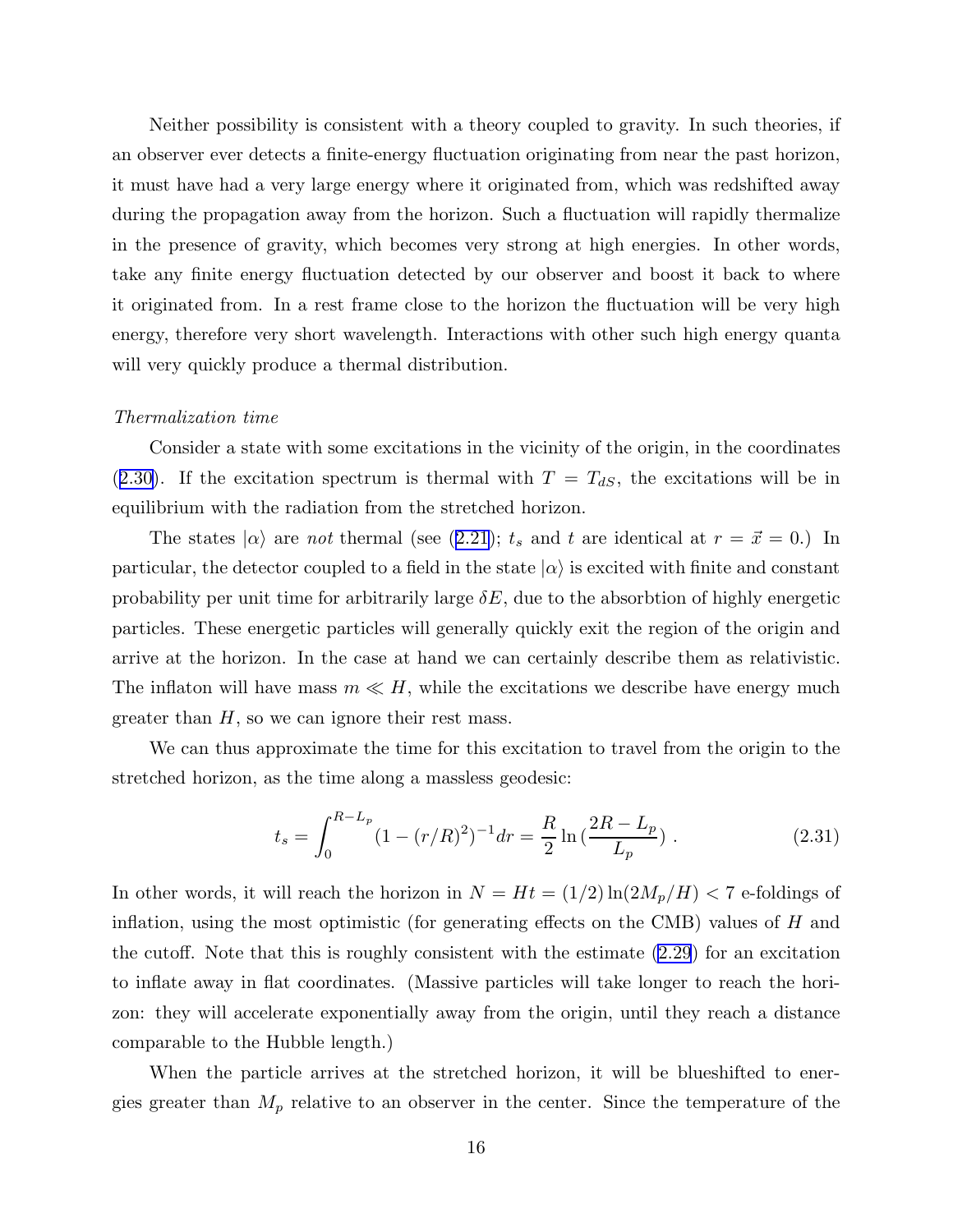stretched horizon is  $M_p$ , gravitational interactions will be of order unity, and the excitation will immediately thermalize. Any non-gravitational interactions will generically only thermalize the particle more quickly.

If the state has an infinite number of arbitrarily high excitations, as is the case with  $|\alpha\rangle$  sans regularization, this argument will fail. However, in this case backreaction will destroy the de Sitter geometry.

On the other hand, if the boundary conditions at the horizon are such that there is a non-zero flux of particles coming in or out, the naive argument could also fail. In this case, however, there will be constant collisions at the stretched horizon between the incoming and outgoing fluxes, or between the flux and the thermal background, with energies of order the Planck mass. This also will take the model out of perturbative control, as the back-reaction at the horizon will be large.

To avoid these problems, one could cut off the  $\alpha$  state. This will generically break the de Sitter invariance, leaving a state of the type described above (so that the state will thermalize in  $\sim$  10 e-foldings).

## 3. Inflation and  $|\alpha\rangle$

The utility of inflation stems from its predictive power. The common lore is that "anything will inflate away," leaving a flat and homogeneous spacetime at the end of inflation, which matches our observations. But of course the universe is not perfectly homogeneous, and in fact the inclusion of quantum fluctuations in the theory provides a beautiful explanation for the CMBR anisotropy and the eventual formation of large-scale structure.

Observations do force a certain degree of fine-tuning in the effective field theory of the inflaton sector. In particular, the potential for the inflaton field must be quite flat, to allow the universe to expand superluminally (typically 60–70 e-foldings suffice), and to explain the small CMBR anisotropies  $\frac{\delta \rho}{\rho} \sim 10^{-5}$ . The predictivity of inflation then comes from the fact that, given this assumption, the initial conditions are completely irrelevant to the spectrum we observe today, because initial inhomogeneities are "inflated away". This solves the so-called horizon and flatness problems (but see[[36](#page-30-0)] for a discussion of the genericity of inflationary initial conditions).

One can easily conjure models which satisfy the slow roll conditions and the usual assumptions of effective field theory, and yet which predict unusual features in the fluctuation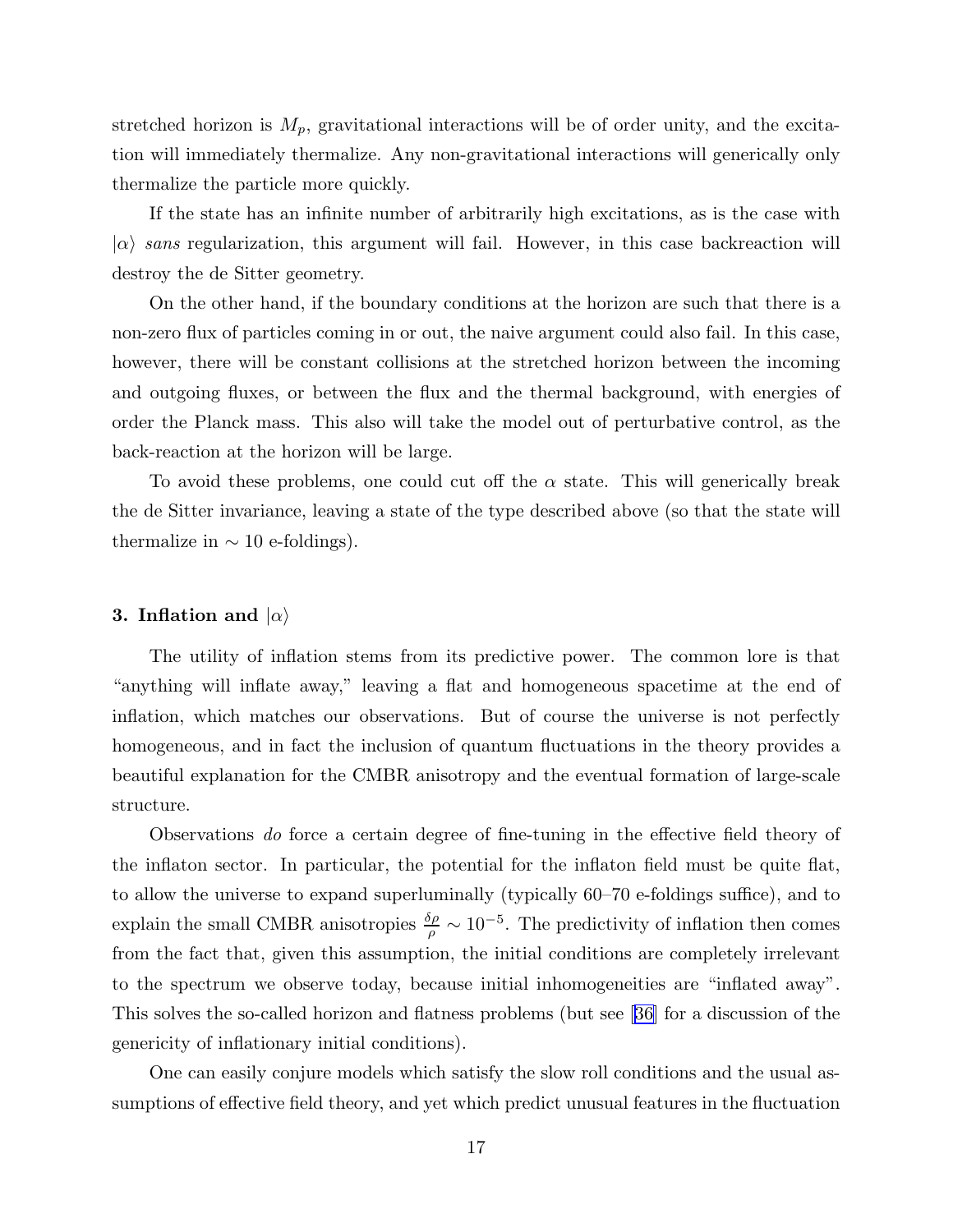spectrum, detectable by the next generation of precision CMBR experiments. For example, one may add a field which couples to the inflaton and which becomes light  $(m \ll H)$ between 70 and 50 e-foldings before the end of inflation[[37](#page-30-0)[,6](#page-28-0)]. This will lead to a noticeable feature in the spectrum of CMBR anisotropies. A suitable choice of parameters takes this feature to the threshold of observability. One can even add a whole series of such fields, providing potentially infinite freedom to manipulate the predictions. Such models, while perhaps interesting in principle, are highly non-generic in that they require a degree of fine-tuning far above and beyond what is necessary merely to match the observed scale invariant spectrum. However, these models have the virtue that they are sensible effective field theories. Their shortcoming is of course that they are even more unnatural than the simplest inflationary models. In general, field theorists prefer not to give up naturalness unless they are forced to by the data.

Our discussion in the previous section indicates that the putative distortions in the CMBR spectrum which arise from considering the inflaton in a state  $|\alpha \neq -\infty\rangle$  is as bad, or potentially worse, than the other fine tuning issues. Unregulated, the states are pathological. If we impose the simplest cutoffs, the states relax quickly to the thermal vacuum. We can get an observable effect in the CMBR only if we fine tune the initial conditions so that inflation begins precisely at 65 e-foldings, so that the distortions occur within the first ten e-foldings of inflation before they inflate away. But in general there is no reason that inflation should not last for 70 or 80 or 100 e-foldings. Furthermore, all conventional models of inflation assume the initial state is inhomogeneous to some degree. If inflation began precisely 65 e-foldings ago, the CMB spectrum would be distorted simply by the fact that the initial inhomogeneities in the inflaton would not have had time to be ironed out by the expansion.

We should note that while CMBR anisotropy measurements are sensitive to effects generated between 55-65 e-foldings before the end of inflation, gravitational wave detectors are sensitive to fluctuations generated much later. Therefore, even finely-tuned states will not affect these latter experiments.

Part of our argument that  $|\alpha\rangle$  is sick rested on the observation that the universe today is nearly flat, and that the vacuum state is close to the Minkowski vacuum. In this section we will provide further arguments to show that the states  $|\alpha\rangle$  are pathological in a realistic cosmology.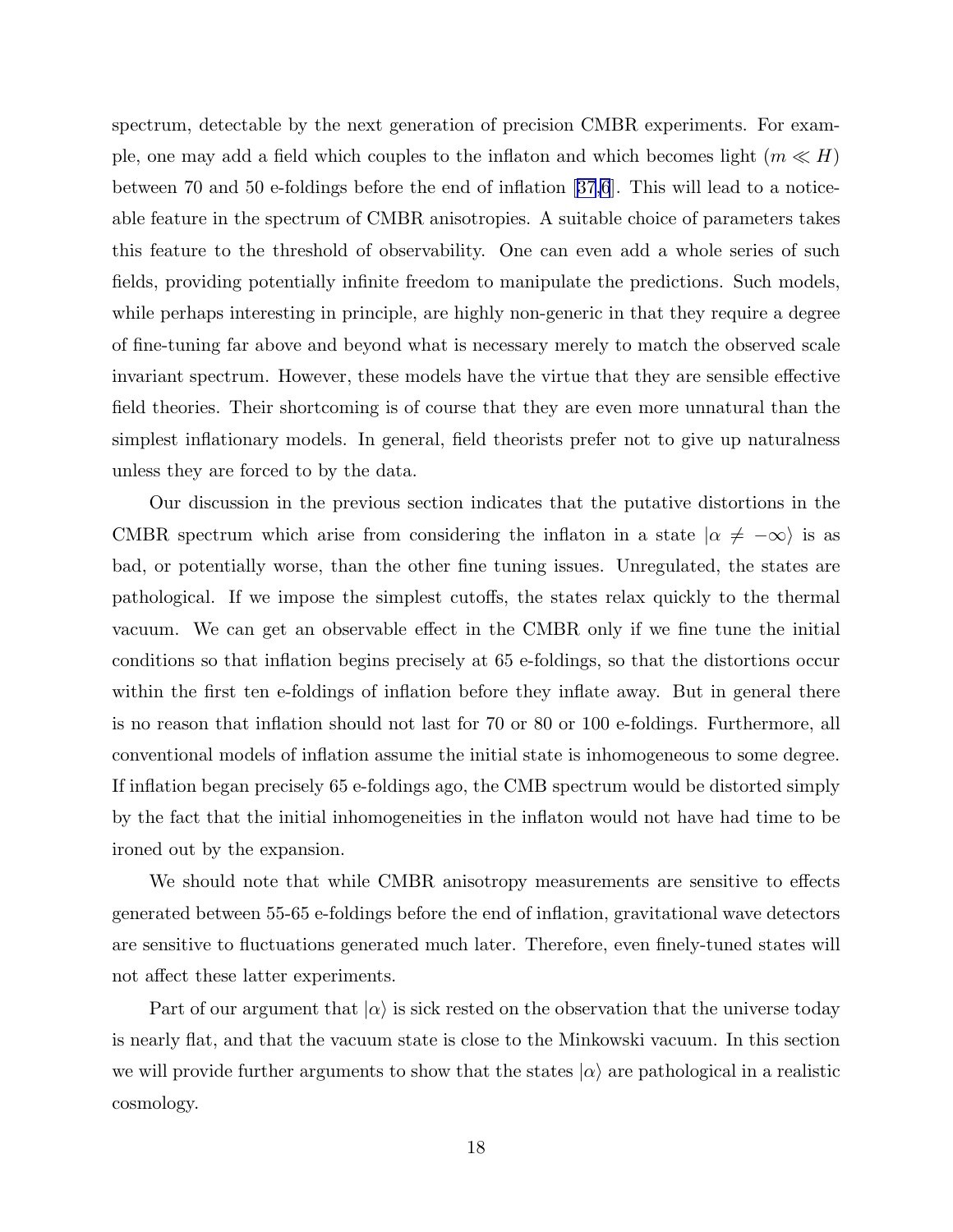# 3.1. The causal structure of  $|\alpha\rangle$

A worrysome aspect of the  $|\alpha\rangle$  states is the presence of singularities in the Green functions at spacelike separated points (in particular, the Green functions diverge when the points are antipodal; see Figure 3).



Figure 3. Two antipodal points in de Sitter.

The retarded and advanced propagators do not suffer from this disease, as they depend only on the commutator of fields and as such are determined purely by the operator algebra. For this reason we do not expect the theory to be acausal, despite the presence of spacelike singularities. Furthermore, in eternal de Sitter, the causal patch and its antipodal image only overlap at  $t = \pm \infty$  (in other words, the antipodal point is always "behind the horizon"). However, any perturbation to exact de Sitter elongates the Penrose diagram, which brings some antipodal points into the past lightcone of the origin at finite time (see Figure 4).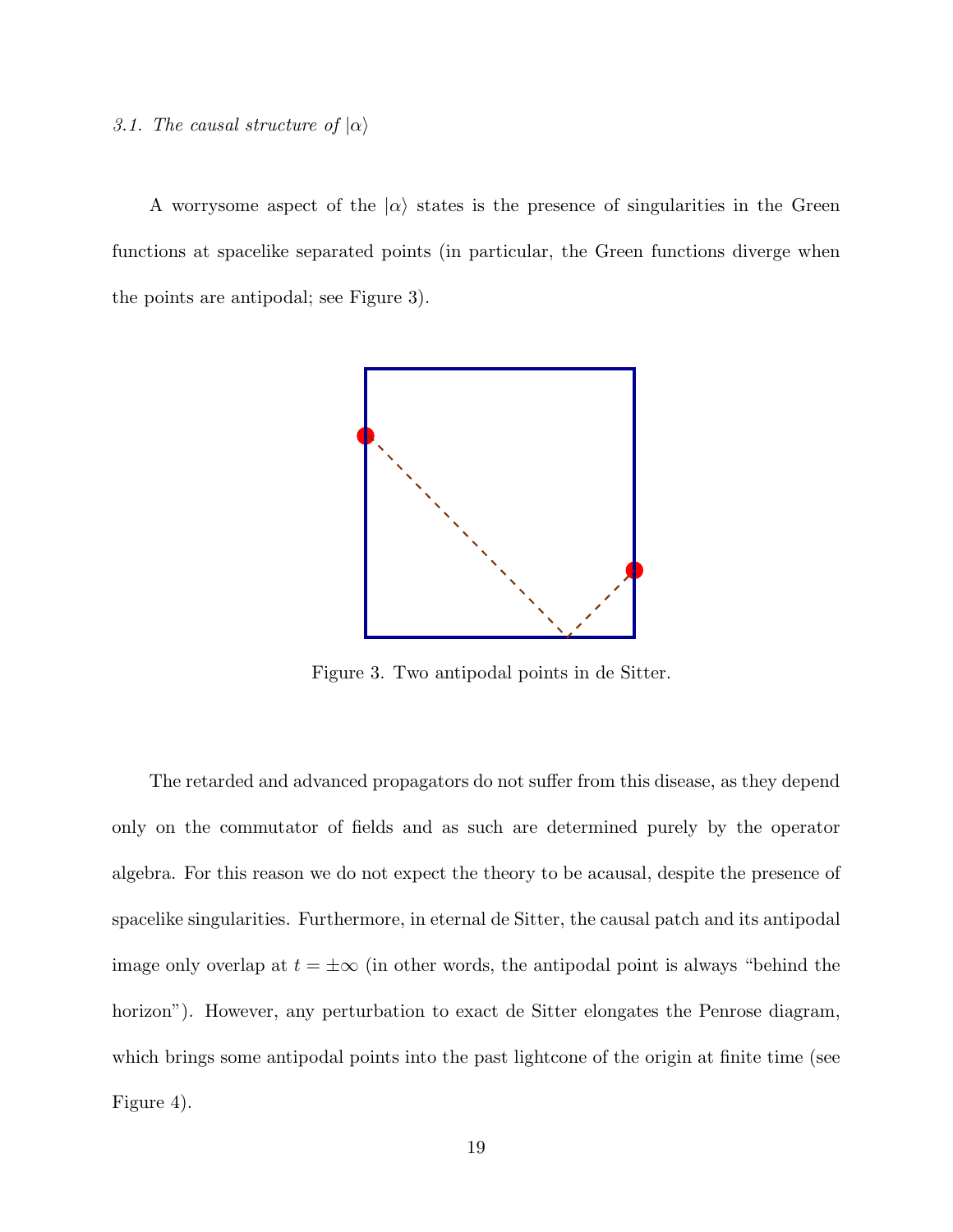

Figure 4. The Penrose diagram for a de Sitter space with some matter present, or for one which transitions from inflation (the bottom part of the diagram) to a final, larger de Sitter. In such a space the future lightcones of some of the antipodal points in the inflating patch can intersect.

Although this apparently does not render the theory acausal, it is disturbing, and probably indicates in yet another way the pathological nature of the  $|\alpha\rangle$  states.

Wald has argued [\[35](#page-30-0),[38\]](#page-30-0) that a vacuum in a QFT with states satisfying a standard positive norm condition, and the condition that the short distance behavior of the Green functions match flat space, is sufficient to guarantee the absence of such spacelike separated singularities. He therefore proposed as a criterion for curved space quantum field theory that the short distance behavior should match to flat space. The  $\alpha$  states are examples of states which fail to meet this criteria.

## 3.2. Inflationary fluctuations, thermal vacuum and "other" Hubble volumes

When the thermal vacuum prescription is adopted, the standard causal dynamics for generation of inflationary fluctuations produces the seeds for large scale structure, and sourcesthe CMB anisotropies. We have reviewed this classic result  $[39][40][41][42][43][44]$  $[39][40][41][42][43][44]$  $[39][40][41][42][43][44]$  $[39][40][41][42][43][44]$  $[39][40][41][42][43][44]$  $[39][40][41][42][43][44]$  $[39][40][41][42][43][44]$  $[39][40][41][42][43][44]$  $[39][40][41][42][43][44]$ in our earlier work [\[6](#page-28-0)]. Here we underscore the crucial role of the thermal vacuum in particular for the generation of fluctuations.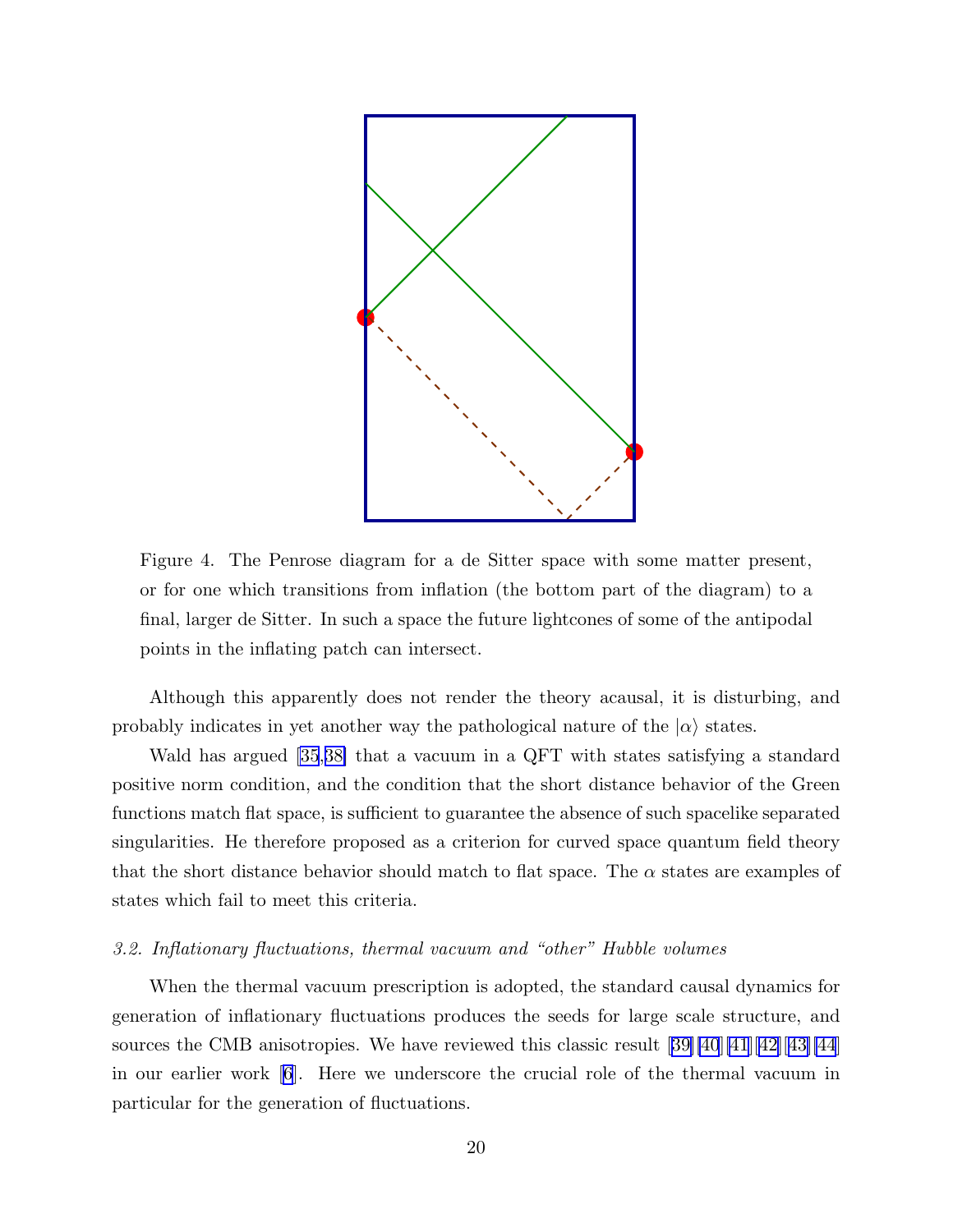The inflationary density fluctuations come from imprinting the quantum inflaton fluctuations on the background geometry. They are generated by the process of inflationary stretching of the fluctuations to the scales larger than the apparent horizon, where the fluctuations freeze, and remain decoupled until horizon reentry much after inflation. However the universe which we presently experience consists of a huge number of domains which were Hubble size at the time of inflation, and therefore causally disconnected. If we take the scale of inflation to be  $H \sim 10^{14} GeV$ , then the ratio of the observable volume of the universe today to the volume then was

$$
n_d \sim \frac{H_{now}^{-3}}{H_{inflation}^{-3}} \frac{a^3(inflation)}{a^3(now)} > 10^{78}.
$$
 (3.1)

While inflation evicted initial inhomogeneities from these domains, naively one may worry that the subsequent production of density fluctuations could reproduce inhomogeneities which are larger than those we observe,  $\delta\rho/\rho \sim 10^{-5}$ , because the inflaton fluctuated independently in each of the many Hubble regions.

Closer scrutiny reveals that this is not the case, and the thermal vacuum prescription plays a key role in this. Namely, the equivalence principle guarantees that the local physics in each Hubble domain is identical. However, the Hubble domains which are not centered around our observer are boosted relative to her, and thus in terms of her reference frame the phenomena in these domains occur at much higher proper energies, in exactly the same manner as we have discussed in Sec. 2.1. Thus, in the thermal vacuum, the fluctuations originating in distant Hubble domains which may have finite energy in the center of the inflating patch will have a very small amplitude, because they had thermalized before reaching the observer. A vacuum state containing high energy excitations which are not exponentially suppressed, however, would not be protected by this mechanism and as such would be expected to produce large inhomogeneities. It is possible to arrange for some nonthermal effects to survive until the end of inflaton, if it is not eternal. However, as we have stressed above, this is just another guise of fine tuning, and therefore of little predictive value.

## 3.3. The  $\alpha$  state in the post-inflationary universe

Let us assume for a moment that the in-principle difficulties the state  $|\alpha\rangle$  can be resolved with a suitable de Sitter invariant regulator, so that the state does not relax to the thermal vacuum.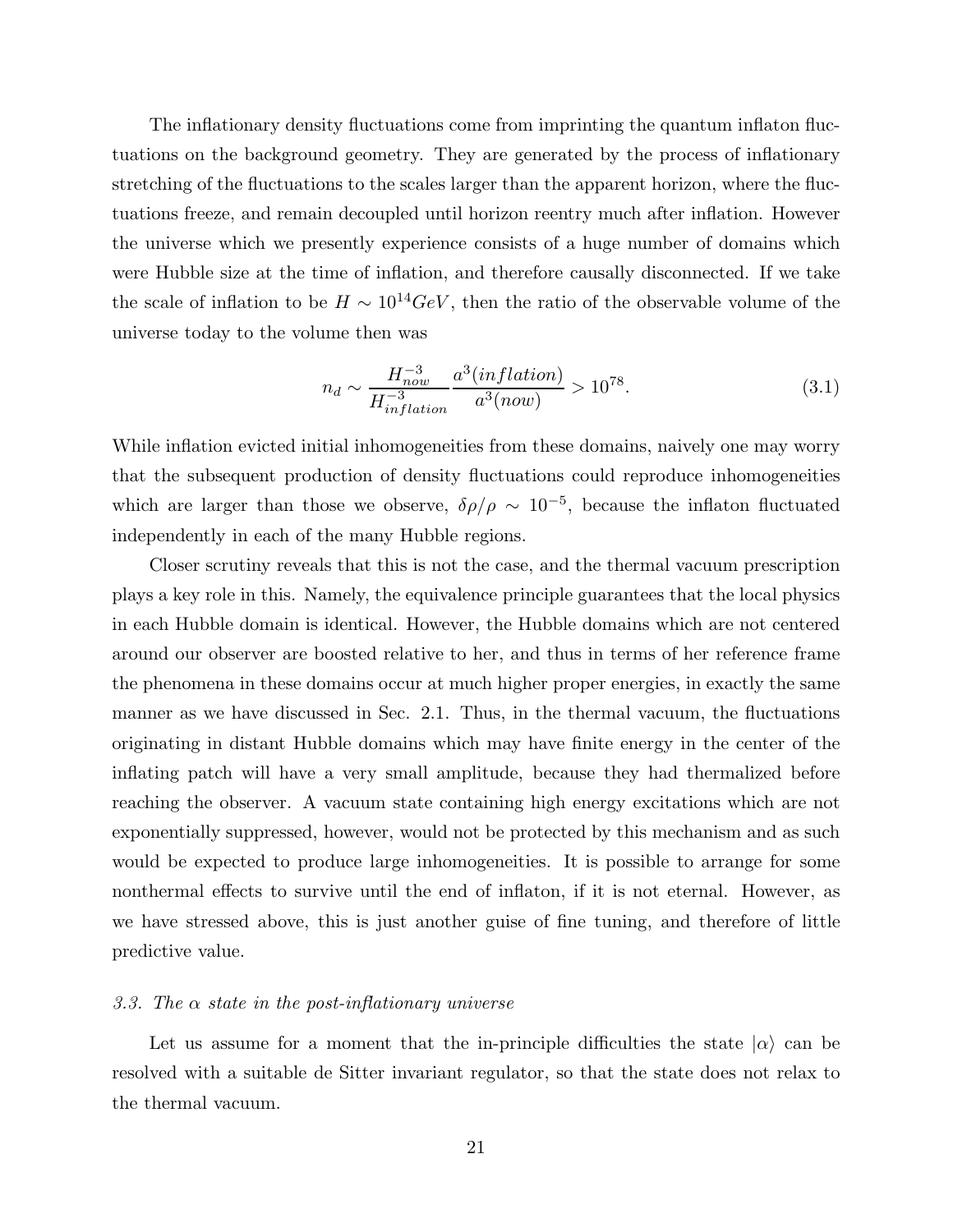In §2.1 we reminded the reader that correlation functions in the state  $|\alpha\rangle$  have shortdistance behavior which differs from the behavior in the thermal vacuum or in flat space. In order to make the stress tensor finite in the state  $|\alpha\rangle$ , we must cut off the theory in a different way than we would in flat space. However, the epoch of inflation must have come to an end; the universe today has a tiny cosmological constant and nearly zero curvature. This causes a serious problem with basic *(e.g. atomic)* physics.

The authors of [\[4](#page-28-0),[5,](#page-28-0)[13,14](#page-29-0),[16\]](#page-29-0) considered as a state for the inflaton  $|\alpha\rangle$ , with, for example,  $e^{\alpha} = H_i/M \sim 10^{-5}$  where  $H_i$  is the Hubble constant during inflation. Imagine a hypothetical Unruh detector in this background. As we demonstrate in the appendix, the population densities at equilibrium are not thermal, and in fact tend to a constant at high energies. The deviation from thermality becomes significant for energies  $E$  satisfying  $E \gg H\alpha$ . During inflation,  $H_i\alpha = H_i \ln(M/H_i)$ , which is large, and hence if any sensible regulation of the  $\alpha$  vacuum were possible, the distortion from the thermal spectrum below this scale will not be serious. Indeed, it is precisely this small distortion which is argued to lead to interesting (order  $H/M$ ) corrections to the CMB spectrum, in conflict with the effective field theory analysis of[[6\]](#page-28-0).

However, let us consider the universe today, with  $H_t$  being the Hubble constant today. The question is, what is the state of the inflaton today? Unless we assume that the shortdistance structure is non-local on a scale set by the Hubble constant of the universe, so that  $\alpha$  is H dependent, it will still be in the same  $\alpha$  state today that it was during inflation<sup>8</sup>.

In this case basic atomic physics is impossible! The condition

$$
E/H_t \gg \alpha \tag{3.2}
$$

implies that

$$
E \gg \alpha \times 10^{-31} eV , \qquad (3.3)
$$

(recall that  $\exp(\alpha) \sim 10^{-5}$  to produce interesting effects on the CMB spectrum). Consider, for example, a transition from the ground state to any excited state with an energy greater than 10<sup>-31</sup> eV. The rate will be approximately  $e^{2\alpha} \sim 10^{-10}$ , which is *independent* of

<sup>&</sup>lt;sup>8</sup> Of course, it has been proposed by many authors that a solution to the cosmological constant problem requires mixing between the scale of the present horizon and the fundamental UV scales of the theory. However, the best guess for the effects of this mixing during inflation would be that they make the number of degrees of freedom in an inflating patch finite [\[45,46,47\]](#page-31-0). The effects on observations will be much smaller than the effects discussed here [\[48](#page-31-0)].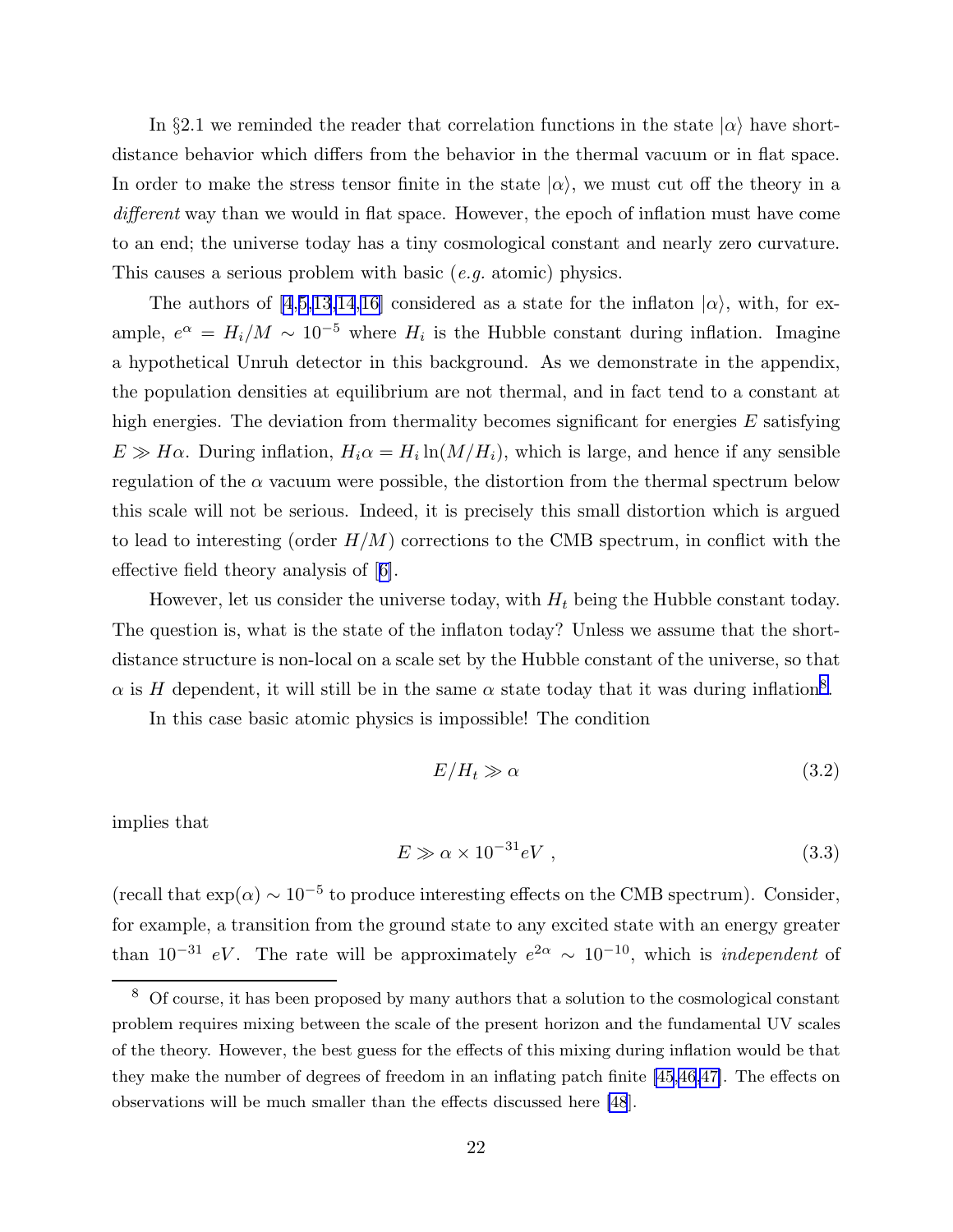<span id="page-23-0"></span>the energy of the excited state. Far worse, however, the population density of states in this equilibrium will be roughly constant, at least up to an energy of order  $e^{2\alpha}M \sim 10^9$ GeV. This is obviously a disaster. In particular, a hydrogen atom coupled to fields in this vacuum will be ionized with probability equal to unity.

To avoid this, one should require  $e^{\alpha} = H_t/M_p$ . However, this gives effects on the CMB spectrum of one part in  $10^{60}$ , which are obviously totally unobservable. The only other option is to require that  $\alpha$  change with time as the Hubble constant changes, for example so as to always satisfy  $e^{\alpha(t)} = H(t)/M_p$ . As we have argued, this is a massive violation of decoupling, and implies that the theory is nonlocal on the scale  $H(t)$ .

## 4. Conclusions

In this note we have reviewed the choice of ground state in de Sitter space and in an inflating universe with a slowly rolling inflaton. It has been suggested that de Sitter symmetries allow one to pick any de Sitter-invariant state  $|\alpha\rangle$ . We have argued, however, that any  $\alpha \neq -\infty$  is only consistent if the field theory is completely free, and backreaction is ignored. All other excitations inflate away or thermalize rapidly. This is similar to the situation familiar in the black hole physics, where the thermal vacuum is the choice consistent both with effective field theory and holography.

From the standpoint of inflationary cosmology, this choice then implies that for computations of density perturbations generated during inflation, the correct procedure is to use local effective field theory in the thermal vacuum, as in [\[6](#page-28-0)]. The high-energy corrections to inflationary density fluctuations will come in the form of an expansion in even powers of  $H/M$ , as has been discussed in [\[6](#page-28-0)]. We are assuming that the scale at which the theory becomes nonlocal is shorter than the Hubble scale, but if not, the scenario will be rather different from standard inflation and no calculations performed to date will be applicable.

We close with a few additional comments.

## 4.1. Higher-dimension operators and inflationary perturbations

Within the context of effective field theory, Shiu and Wasserman [\[49](#page-31-0)] have recently pointed out a class of higher-derivative terms which lead to potentially larger corrections than those described in [\[6](#page-28-0)].

In general, terms of the form

$$
\delta_{2n}\mathcal{L} = \frac{1}{\Lambda^{4n-4}} \left(\partial \phi\right)^{2n} , \qquad (4.1)
$$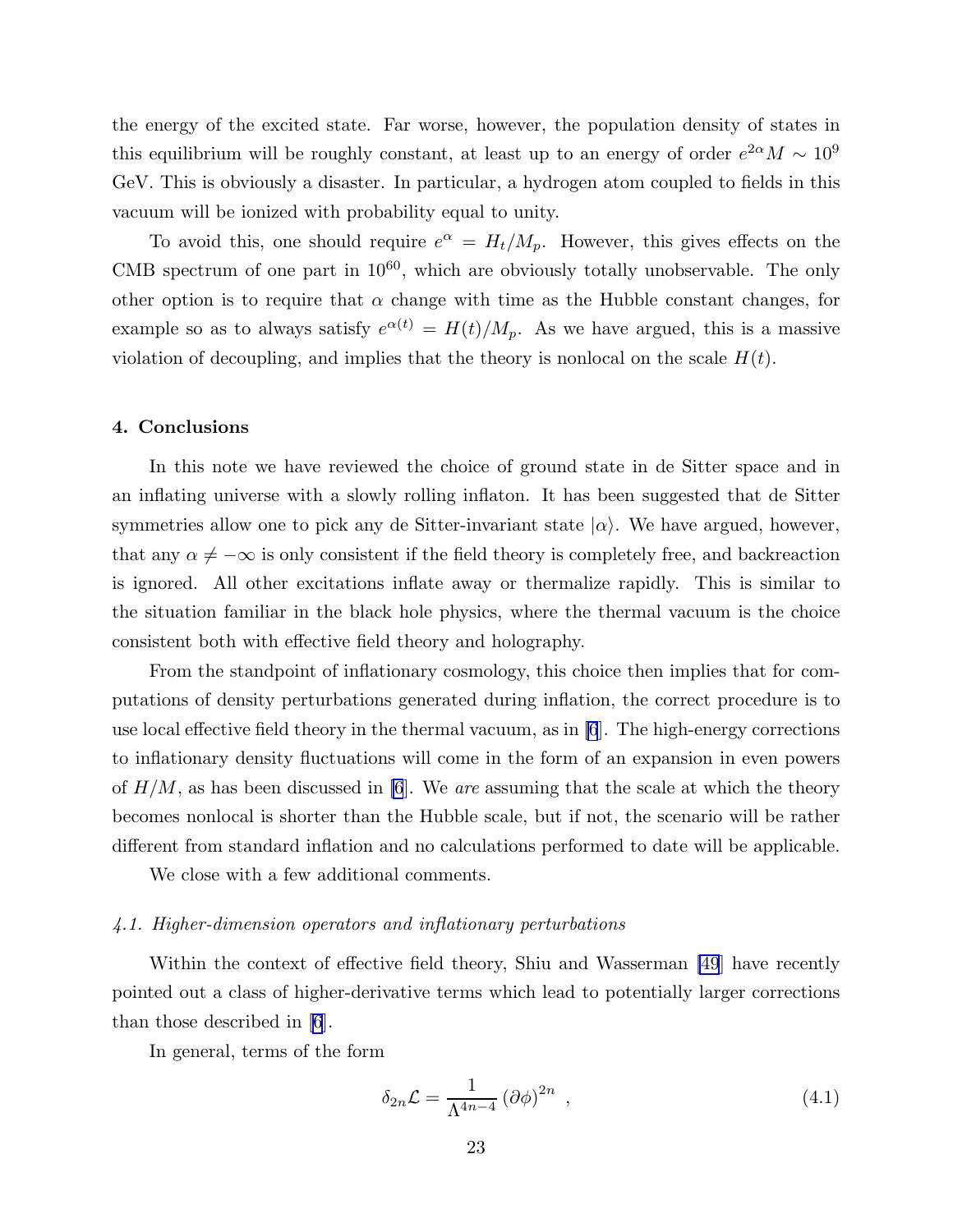will appear in the inflaton effective action, with  $\Lambda$  the scale of the physics which controls such operators. The even powers are required by Lorentz invariance. Then during inflation, substituting  $\phi = \phi_0(t) + \tilde{\phi}$  into [\(4.1\)](#page-23-0), where  $\phi_0(t)$  is the homogenous mode of the inflaton, using the slow roll conditions,

$$
\frac{(\dot{\phi})^2}{\Lambda^4} = 2\epsilon \left(\frac{m_4^2}{\Lambda^2}\right) \left(\frac{H^2}{\Lambda^2}\right),\tag{4.2}
$$

we find htat  $\delta_4 \mathcal{L}$  leads to a wavefunction renormalization of the form:

$$
\delta \mathcal{L} = \left(\frac{m_4^2}{\Lambda^2}\right) \left(\frac{H^2}{\Lambda^2}\right) \left(\partial \tilde{\phi}\right)^2 \,. \tag{4.3}
$$

Thisis consistent with [[6](#page-28-0)], in the sense that it is an even power of  $\frac{H}{\Lambda}$ . The point of [\[49](#page-31-0)] is that the *coefficient* is proportional to  $\frac{m_4^2}{\Lambda^2}$ , which may be large. Along the lines of the arguments in [\[6](#page-28-0)], this would yield observably large corrections to the consistency condition for  $n_T$  if  $\Lambda \sim M_{GUT}$ . For example, the Kaluza-Klein modes in Horava-Witten models consistent with grand unification would generically have observable effects on the spectrum of CMBR anisotropies. This is an exciting prospect.

Unfortunately, we believe that in realistic theories one should not equate  $\Lambda$  in [\(4.1](#page-23-0)) to the fundamental scale of the theory. For example, in M-theory compactifications, the inflaton  $\phi$  is naturally a compactification modulus. Following the line of reasoning in [\[50](#page-31-0),[51\]](#page-31-0), we find that  $\Lambda \sim \sqrt{m_{11}m_4}$ , as follows.

The inflaton naturally arises as a dimensionless scalar  $\psi$  because it is a component of the eleven-dimensional metric. In the four-dimensional effective action, the kinetic term and the terms([4.1](#page-23-0)) will take the form:

$$
\mathcal{L}_{kin} = m_4^2 \left(\partial \psi\right)^2 \mathcal{F}\left(\frac{(\partial \psi)^2}{m_{11}^2}\right) \,, \tag{4.4}
$$

where  $\mathcal{F}(0) = 1$ . Here  $m_{11}$  is the eleven-dimensional Planck scale. The factor of  $m_4^2$ in front arises from the large volume of the compactification, in the same way that it appears in front of the four-dimensional Einstein action. Defining  $\phi = m_4 \psi$ , to normalize  $\phi$  canonically in the effective 4d theory, (4.4) becomes

$$
\mathcal{L}_{kin} = (\partial \phi)^2 \mathcal{F}\left(\frac{(\partial \phi)^2}{m_4^2 m_{11}^2}\right) \tag{4.5}
$$

As we claimed,  $\Lambda \sim \sqrt{m_{11}m_4}$ . We intend to investigate this further in various contexts such as brane-world scenarios and warped compactifications.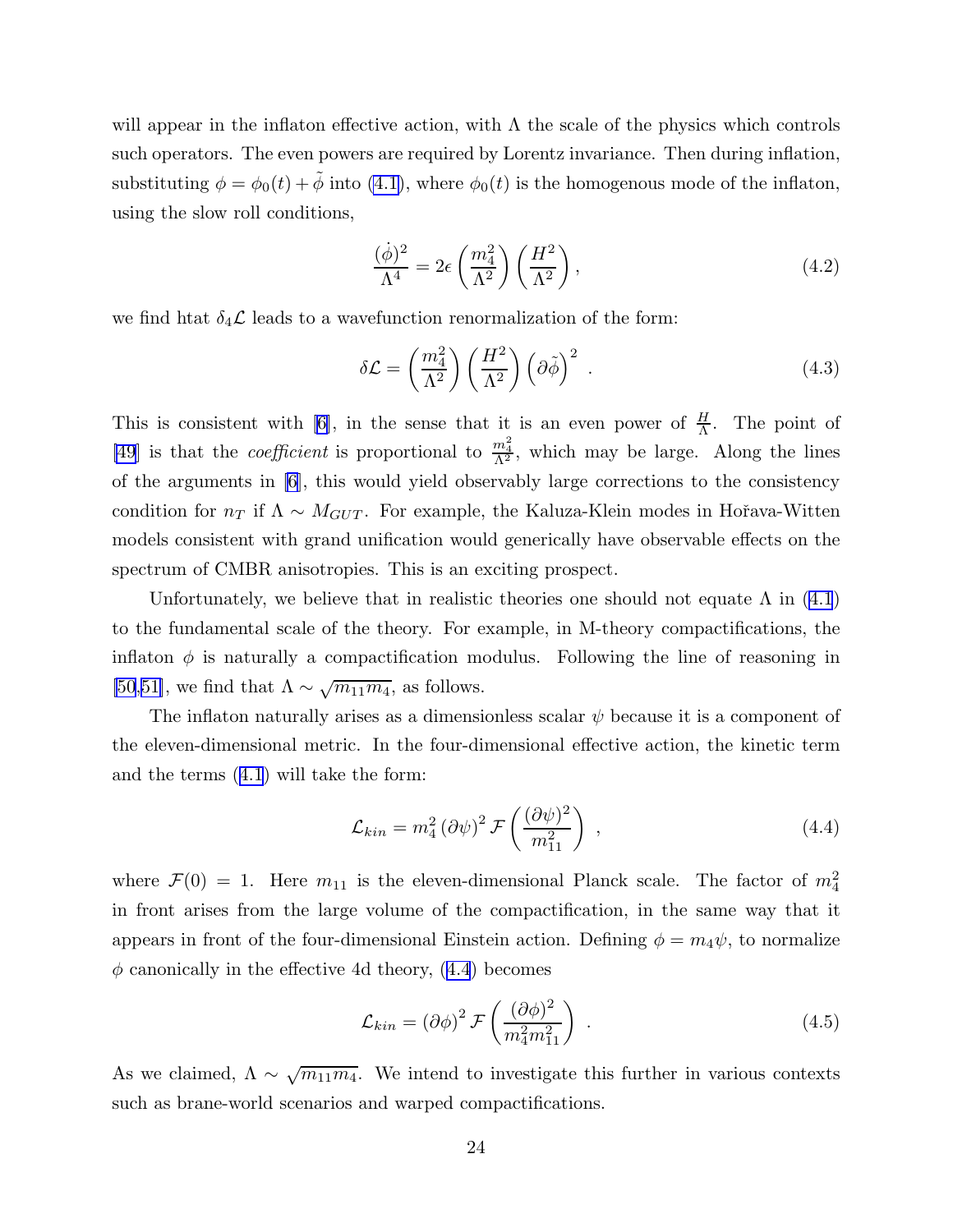#### Acknowledgements

<span id="page-25-0"></span>It is a pleasure to thank A. Albrecht, C. Burgess, B. Greene, F. Larsen, A. Linde, J. Maldacena, D. Spergel,A. Strominger, S.-H. Tye, R. Wald, and E. Witten for discussions. This work is supported in part by NSF grant PHY-9870115 and by the Stanford Institute for Theoretical Physics. Albion Lawrence was also supported in part by the DOE under contract DE-AC03-76SF00515. Matthew Kleban is the Mellam Family Foundation Graduate Fellow.

## 5. Appendix A.

As we discussed in Section 2, the probability per unit time  $\dot{P}_{\alpha,i\to j}$  for an excitation of an Unruh detector, coupled to a field in an  $\alpha$  state, to transition from a state  $E_i$  to a state  $E_j$ , can be expressed

$$
\dot{P}_{\alpha,i\to j} = |\langle E_j|m(0)|E_i\rangle|^2 \int_{-\infty}^{\infty} dt e^{-i\delta E t} G_{\alpha}(t) \equiv |\langle E_j|m(0)|E_i\rangle|^2 \mathcal{F}_{\alpha}(\Delta E). \tag{5.1}
$$

Here  $\mathcal{F}_{\alpha}(E)$  is the "response function" of the detector. It depends only on the state of the scalar, not on any internal details of the detector, and hence is a useful diagnostic for the nature of the state. Using general properties of the Green function under imaginary time shifts,one obtains (at least in  $2+1$  [[21\]](#page-29-0) and  $3+1$  dimensions) the ratio

$$
\mathcal{R}_{ij} = \frac{\dot{P}_{i \to j}}{\dot{P}_{j \to i}} = e^{-2\pi\Delta E/H} \left| \frac{1 + e^{\alpha + \pi\Delta E/H}}{1 + e^{\alpha - \pi\Delta E/H}} \right|^2.
$$
\n(5.2)

In a system which equilibrates in accord with the principle of detailed balance, this ratio suffices to determine the relative population densities. However, as we argued in Section 2, the equilibrium reached by a system in contact with an  $\alpha$  state will not be consistent with detailed balance. In this appendix, we will compute  $\mathcal{F}_{\alpha}$  exactly for the case of a massless, conformally coupled scalar in 3+1 de Sitter (which is identical for these purposes to a minimally coupled scalar with mass  $\sqrt{2}H$ ).

For such a scalar, the positive frequency Green function in the thermal vacuum is

$$
G_0(x, x') = \frac{-H^2}{4\pi^2} \frac{\eta \eta'}{[(\Delta \eta)^2 - |\Delta \mathbf{x}|^2]},
$$
\n(5.3)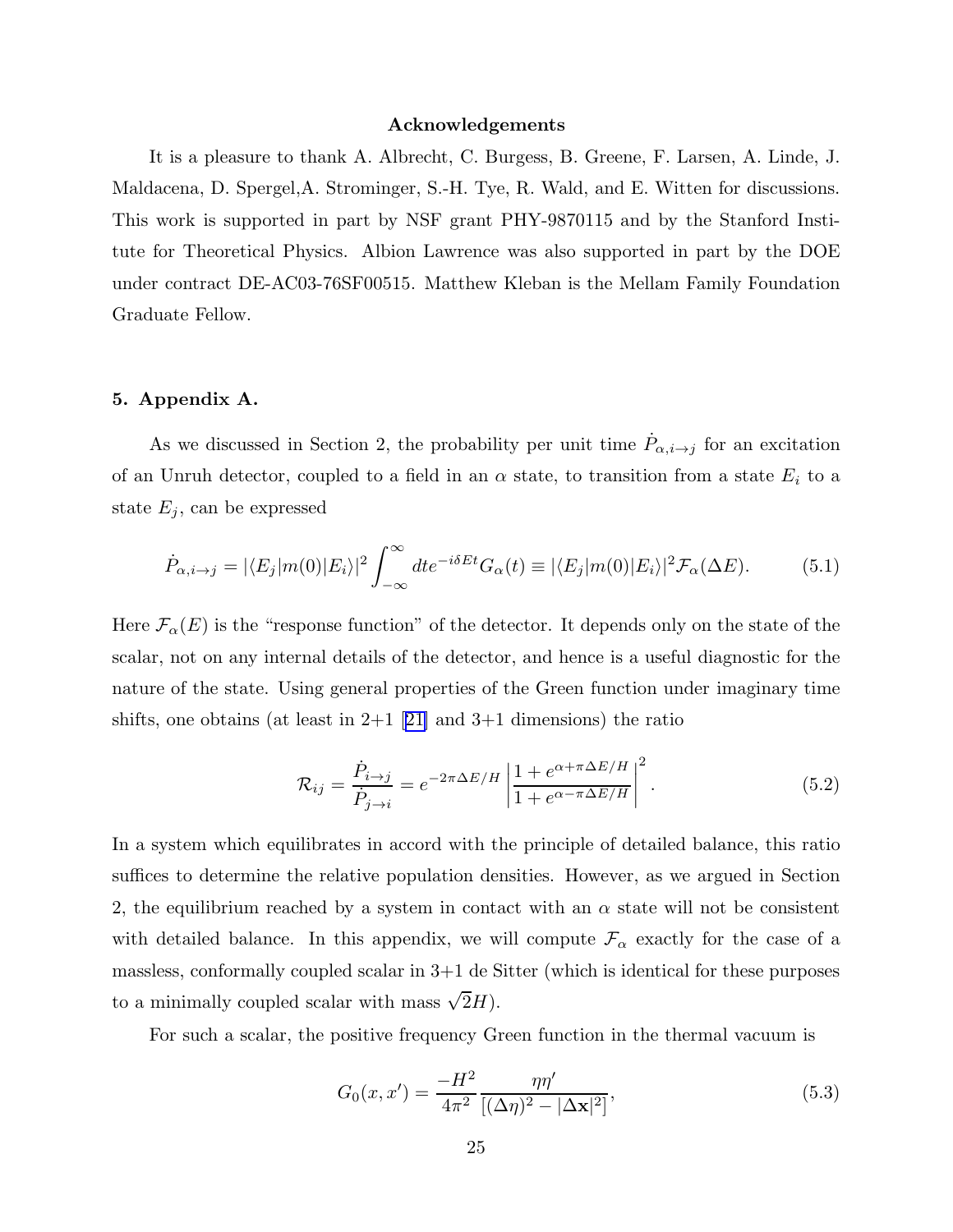<span id="page-26-0"></span>where  $\eta = -e^{-Ht}/H$ . Using the identity  $\pi^2 \sin^{-2}(\pi x) = \sum_{n=-\infty}^{\infty} (x-n)^{-2}$ , and setting  $\Delta \mathbf{x} = 0,$ 

$$
\mathcal{F}_0(E) = \frac{H^2}{32\pi^2} \int_{-\infty}^{\infty} d(t+t') \int_{-\infty}^{\infty} d\Delta t \frac{e^{-iE\Delta t}}{\sin^2(iH\Delta t/2 + \epsilon)}
$$
  
= 
$$
\frac{H^2}{32\pi^4} \int_{-\infty}^{\infty} d(t+t') \sum_{n=-\infty}^{\infty} \int_{-\infty}^{\infty} d\Delta t \frac{e^{-iE\Delta t}}{(iH\Delta t/2\pi + \epsilon - n)^2},
$$
(5.4)

where we have included an  $\epsilon$  prescription to avoid the pole at  $\Delta t = 0$ . This integral can now be computed either by completing the contour above or below the real axis. The residues of the integrand are  $-(4\pi^2 iE/H^2)e^{-2\pi nE/H}$ . If  $\epsilon > 0$  (which is the correct prescription) and we complete the contour below the real axis, we miss the pole near the origin, and obtain a sum of the form

$$
\dot{\mathcal{F}}_0(E) = (E/2\pi) \sum_{n=1}^{\infty} e^{-2\pi nE/H} = (E/2\pi)(e^{2\pi E/H} - 1)^{-1}.
$$
 (5.5)

This is a Planck distribution, which is consistent with the thermal character of the standard de Sitter vacuum. On the other hand, had we chosen the incorrect  $\epsilon$  prescription, we would have picked up the pole at the origin, obtaining

$$
\dot{\mathcal{F}}_{-}(E) = \sum_{n=0}^{\infty} e^{-2\pi nE/H} = (E/2\pi)(1 - e^{-2\pi E/H})^{-1}.
$$
 (5.6)

This is an unphysical distribution, which blows up at large energies.

Inan  $\alpha$  state, the Green function can be expressed as  $(2.14)$  $(2.14)$  $(2.14)$ 

$$
G_{\alpha}(x, x') = |N_{\alpha}|^2 [G_0(x, x') + \exp(\alpha + \alpha^*) G_0(x', x) +
$$
  
\n
$$
\exp(\alpha^*) G_0(x, x'_A) + \exp(\alpha) G_0(x_A, x')].
$$
\n(5.7)

The second term involves the wrong ordering of  $x, x'$ , so that  $\Delta t \rightarrow -\Delta t$ , which is equivalent to changing the sign of  $\epsilon$ , and therefore contributes a term proportional to (5.6). The terms involving the antipodal points can be evaluated using the identity  $G_0(x, x'_A) = G_0(x_A, x') = G_0(t - i\pi/H)$ , for  $x, x'$  at the origin. From these we obtain

$$
\int_{-\infty}^{\infty} d\Delta t \frac{e^{-iE\Delta t}}{\sin^2(iH\Delta(t - i\pi/H)/2)} = \frac{1}{\pi^2} \sum_{-\infty}^{\infty} \int_{-\infty}^{\infty} d\Delta t \frac{e^{-iE\Delta t}}{(iH\Delta t/(2\pi) + 1/2 - n)^2}.
$$
 (5.8)  
=  $(2E/\pi)e^{\pi E/H}(e^{2\pi E/H} - 1)^{-1}$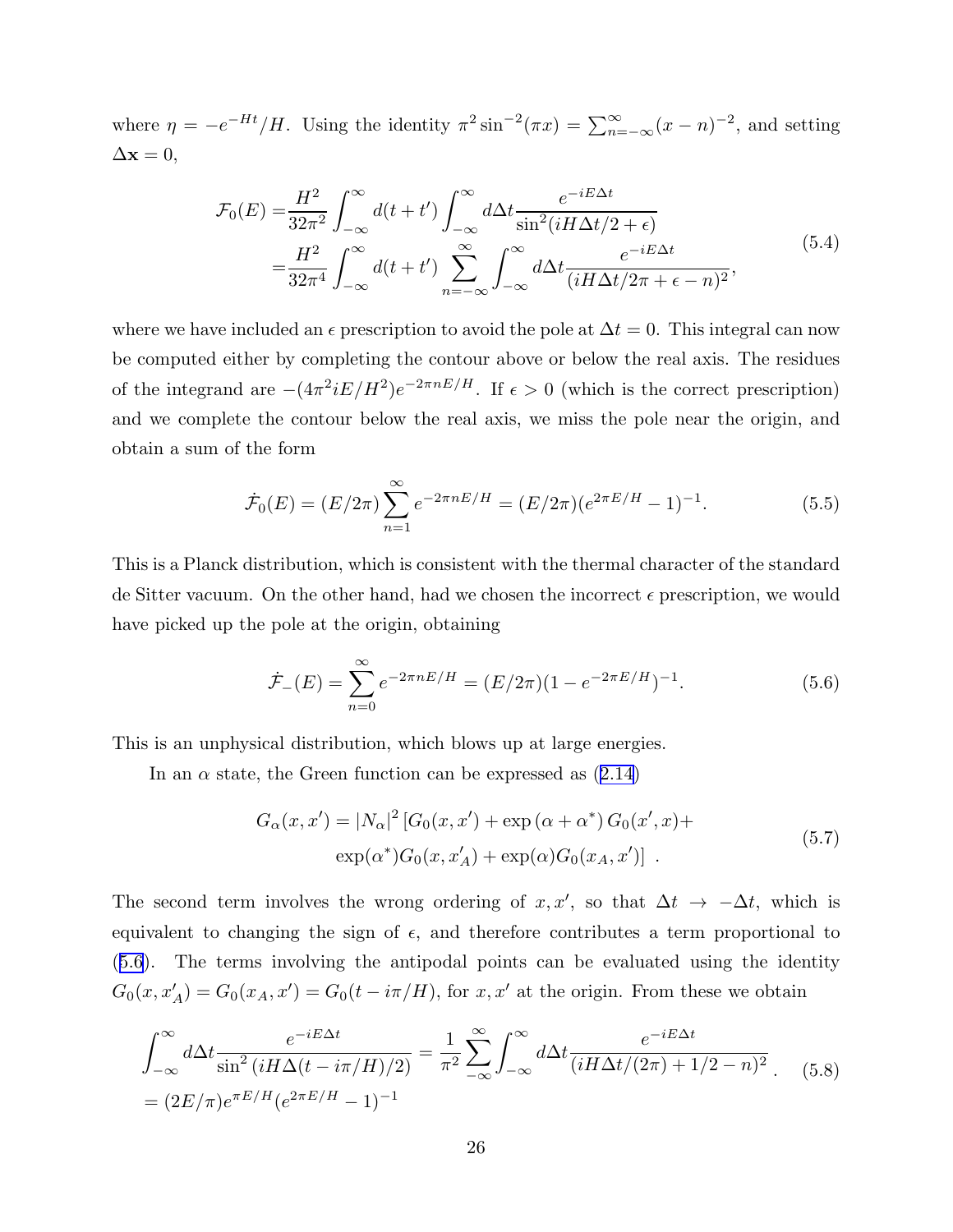Plugging everything back into  $(5.7)$ , we obtain the response function for arbitrary  $\alpha$ :

$$
\dot{\mathcal{F}}_{\alpha}(E) = N_{\alpha}^{2} \frac{(E/2\pi)}{e^{2\pi E/H} - 1} \left[ 1 + e^{\alpha + \alpha^{*} + 2\pi E/H} + e^{\alpha + \pi E/H} + e^{\alpha^{*} + \pi E/H} \right]
$$
\n
$$
= N_{\alpha}^{2} \left| 1 + e^{\alpha + \pi E/H} \right|^{2} \frac{(E/2\pi)}{e^{2\pi E/H} - 1}
$$
\n
$$
= N_{\alpha}^{2} \left| 1 + e^{\alpha + \pi E/H} \right|^{2} \mathcal{F}_{0}(E), \tag{5.9}
$$

inexact agreement with  $(5.2)$ , and with the result obtained in [[21\]](#page-29-0) for the case of  $2+1$ dimensional de Sitter.

As we discussed in Section 2, such a distribution is not consistent with detailed balance, and the density of states of a detector coupled to it appears to depend on the details of the detector (contrary to the thermal case). However, we can make a general statement (assuming the matrix elements  $\langle E_i | m(0) | E_i \rangle$  are not zero; that is, that the detector is capable of being excited to these energies) about the equilibrium that a system coupled to a scalar in the  $\alpha$  state will reach. The general condition for equilibrium is

$$
\int_{E_0} \left( \rho(E') \dot{P}_{E' \to E} - \rho(E) \dot{P}_{E \to E'} \right) dE' = 0.
$$
\n(5.10)

For an ordinary Planck distribution,  $\dot{P}$  dies exponentially at large, positive energies. The  $\alpha$ distribution (5.9), however, grows linearly with energy, both for large positive and negative  $\Delta E$ . Therefore, the high energy density of states  $\rho(E')$  in the first term in (5.10) must tend to a constant at large energies, in order to cancel the second term, which will pick up an infinite contribution in the UV. In other words, the high-energy population densities tend to a constant, rather than falling off exponentially with the energy as would be the case in a thermal distribution.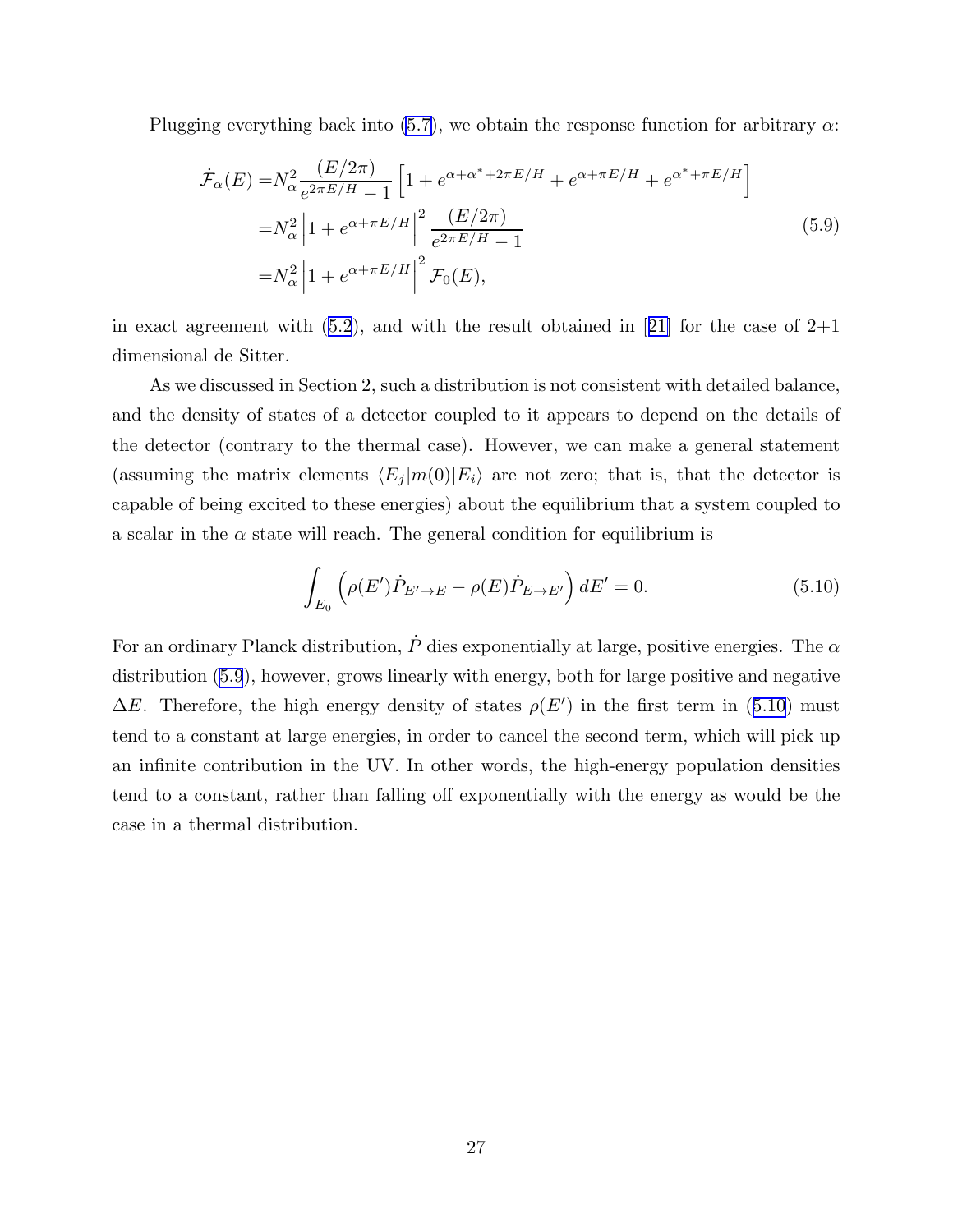## References

- <span id="page-28-0"></span>[1] J. Martin and R. H. Brandenberger, "The Transplanckian Problem of Inflationary Cosmology," Phys. Rev. D63 (2001) 123501, [hep-th/0005209;](http://arxiv.org/abs/hep-th/0005209) R. H. Branbenberger and J. Martin, "The Robustness of Inflation to Changes in Superplanck Scale Physics," Mod. Phys. Lett. A16 (2001) 999, [astro-ph/0005432;](http://arxiv.org/abs/astro-ph/0005432) R. H. Brandenberger, S. E. Joras and J. Martin, Trans-Planckian Physics and the Spectrum of Fluctuations in a Bouncing Universe, [hep-th/0112122](http://arxiv.org/abs/hep-th/0112122) .
- [2] J. C. Niemeyer, "Inflation With a Planck Scale Frequency Cutoff," Phys. Rev. D63 (2001) 123502, [astro-ph/0005533;](http://arxiv.org/abs/astro-ph/0005533) J. C. Niemeyer and R. Parentani, "Transplanckian Dispersion and Scale invariance of Inflationary Perturbations," Phys. Rev. D64 (2001) 101301, [astro-ph/0101451](http://arxiv.org/abs/astro-ph/0101451).
- [3] A. Kempf and J. C. Niemeyer, "Perturbation Spectrum in Inflation With Cutoff," Phys. Rev. D64 (2001) 103501, [astro-ph/0103225](http://arxiv.org/abs/astro-ph/0103225).
- [4] R. Easther, B. R. Greene, W. H. Kinney, and G. Shiu, "Inflation as a Probe of Short Distance Physics, " Phys. Rev. D64 (2001) 103502, [hep-th/01044102](http://arxiv.org/abs/hep-th/0104410).
- [5] R. Easther, B. R. Greene, W. H. Kinney, and G. Shiu, "Imprints of Short Distance Physics on Inflationary Cosmology," [hep-th/0110226](http://arxiv.org/abs/hep-th/0110226) .
- [6] N. Kaloper, M. Kleban, A. Lawrence and S. Shenker, "Signatures of short distance physics in the cosmic microwave background," [hep-th/0201158.](http://arxiv.org/abs/hep-th/0201158)
- [7] L. Hui and W. H. Kinney, "Short Distance Physics and the Consistency Relation for Scalar and Tensor Fluctuations in the Inflationary Universe," [astro-ph/0109107](http://arxiv.org/abs/astro-ph/0109107). For examples of other models that discuss modifications of the consistency conditions, see e.g., J. Garriga and V. F. Mukhanov, "Perturbations in K-Inflation," Phys. Lett. B458 (1999) 219, [hep-th/9904176](http://arxiv.org/abs/hep-th/9904176), G. Shiu and S. H. H. Tye, "Some Aspects of Brane Inflation," Phys. Lett. B516 (2001) 421, [hep-th/0106274](http://arxiv.org/abs/hep-th/0106274).
- [8] D. Polarski and A.A. Starobinsky, "Structure of Primordial Gravitational Waves Spectrum in a Double Inflationary Model," Phys. Lett. B356 (1995) 196, [astro](http://arxiv.org/abs/astro-ph/9505125)[ph/9505125](http://arxiv.org/abs/astro-ph/9505125); J. Garcia-Bellido and D. Wands, Phys. Lett. D52 (1995) 6739; M. Sasaki and E. Stewart, "A General Analytic Formula for the Spectral Index of the Density Perturbations Produced During Inflation," Prog. Theor. Phys. 95 (1996) 71, [astro-ph/9507001](http://arxiv.org/abs/astro-ph/9507001).
- [9] N. Bartolo, S. Matarrese and A. Riotto, "Adiabatic and Isocurvature Perturbations from Inflation: Power Spectra and Consistency Relations," Phys. Rev. D64 (2001) 123504.
- [10] A.D. Linde, "Generation of Isothermal Density Perturbations in the Inflationary Universe," Phys. Lett. B158 (1985) 375; L.A. Kofman, "What Initial Perturbations may be Generated in Inflationary Cosmological Models," Phys. Lett. **B173** (1986) 400;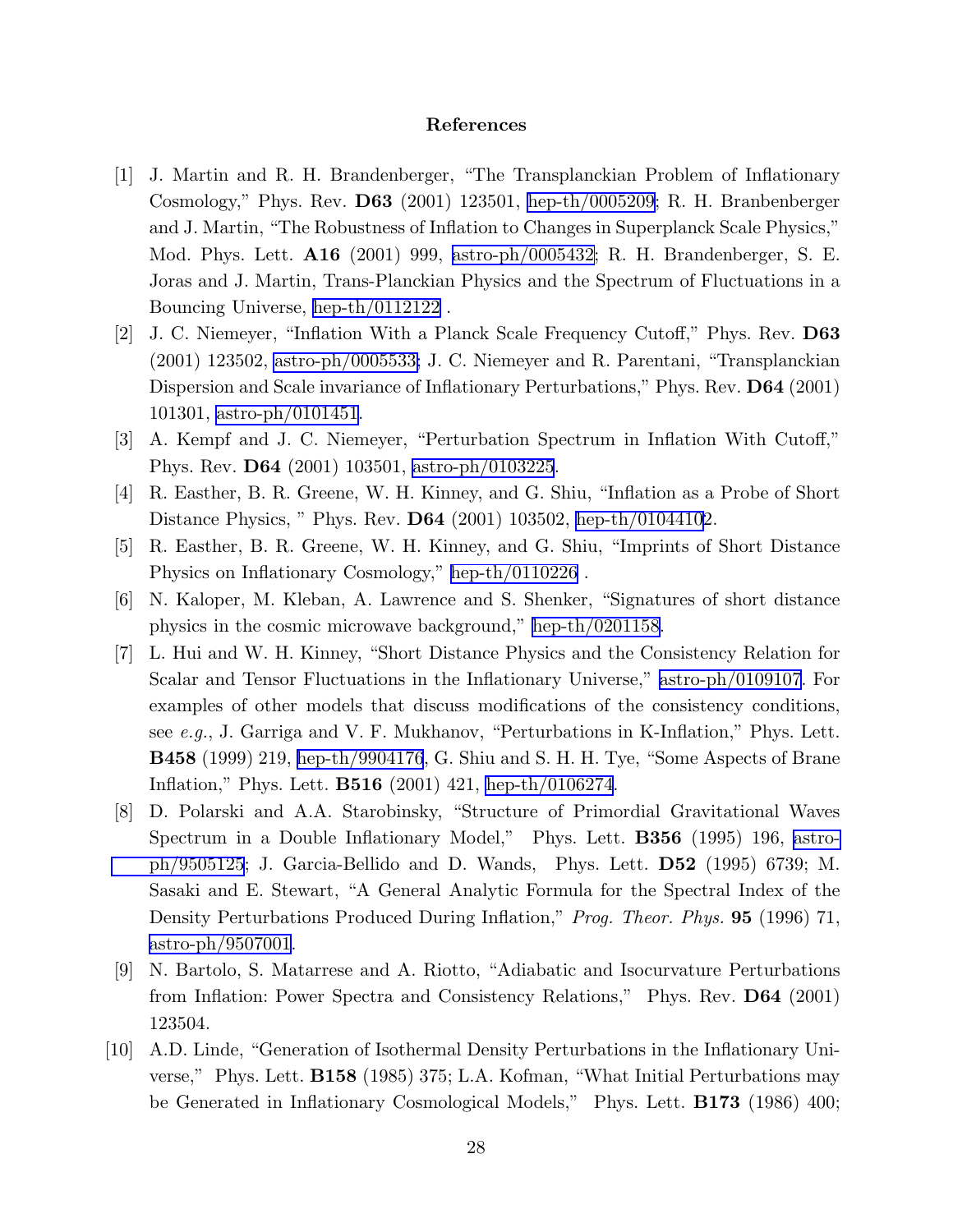<span id="page-29-0"></span>L.A. Kofman and A. Linde, "Generation of Density Perturbations in Inflationary Cosmology," Nucl. Phys. B282 (1987) 555; A. Linde and V. Mukhanov, "Non-Gaussian Isocurvature Perturbations from Inflation," Phys. Rev.D56 (1997) R535; P.J.E. Peebles, [astro-ph/9805194](http://arxiv.org/abs/astro-ph/9805194).

- [11] G. Efstathiou and J.R. Bond, Mon. Not. R. Astron. Soc. 218 (1986) 103.
- [12] D. Langlois, "Correlated Adiabatic and Isocurvature Perturbations from Double Inflation," Phys. Rev. D59 (1999) 123512; D. Langlois and A. Riazuelo, "Correlated Mixtures of Adiabatic and Isocurvature Cosmological Perturbations," Phys. Rev. D62 (2000) 043504; C. Gordon et. al., "Adiabatic and Entropy Perturbations from Inflation," Phys. Rev. **D63** (2000) 023506; N. Bartolo, S. Mattarese and A. Riotto, "Oscillations During Inflation and the Cosmological Density Perturbations," Phys. Rev. D64 (2001) 083514.
- [13] U.H. Danielsson, "A note on inflation and transplanckian physics," [hep-th/0203198.](http://arxiv.org/abs/hep-th/0203198)
- [14] R. Easther, B.R. Greene, W.H. Kinney and G. Shiu, "A generic estimate of transplanckian modifications to the primordial power spectrum during inflation," [hep](http://arxiv.org/abs/hep-th/0204129)[th/0204129](http://arxiv.org/abs/hep-th/0204129).
- [15] R.H. Brandenberger and J. Martin, "On signatures of short distance physics in the cosmic microwave background," [hep-th/0202142](http://arxiv.org/abs/hep-th/0202142).
- [16] U.H. Danielsson, "Inflation, Holography, and the Choice of Vacuum iin de Sitter Space," [hep-th/0205227.](http://arxiv.org/abs/hep-th/0205227)
- [17] N.A. Chernikov and E.A. Tagirov, "Quantum theory of scalar fields in de Sitter spacetime," Ann. Inst. Henri Poincaré A9 (1968) 109; E.A. Tagirov, "Consequences of field quantization in de Sitter type cosmological models," Ann. Phys. (N.Y.) 76 (1973) 561.
- [18] J. Géhéniau and C. Schomblond, Acad. R. Belg. Bull. Cl. Sci. 54 (1968) 1147; C. Schomblond and P. Spindel, Ann. Inst. Henri Poincaré  $A25$  (1976) 67.
- [19] E. Mottola, "Particle creation in de Sitter space," Phys. Rev. D31 (1985) 754.
- [20] B. Allen, "Vacuum states in de Sitter space," Phys. Rev. D32 (1985) 3136.
- [21] R. Bousso, A. Maloney and A. Strominger, "Conformal vacua and entropy in de Sitter space," [hep-th/0112218.](http://arxiv.org/abs/hep-th/0112218)
- [22] N.J. Cornish, D. Spergel and C.L. Bennett, "Journey to the edge of time: the GREAT mission," [astro-ph/0202001](http://arxiv.org/abs/astro-ph/0202001).
- [23] N. Seta, S. Kawamura, and T. Nakamura, "Possibility of direct measurement of the acceleration of the universe using 0.1 Hz band laser interferometer gravitational wave antenna in space," Phy. Rev. Lett 87 (2001), 221103-1.
- [24] C. Ungarelli, A. Vecchio, "High energy physics and the very early universe with LISA," Phys. Rev. D 63 (2001) 064030-1.
- [25] W.G. Unruh, "Notes On Black Hole Evaporation," Phys. Rev. D14 (1976) 870.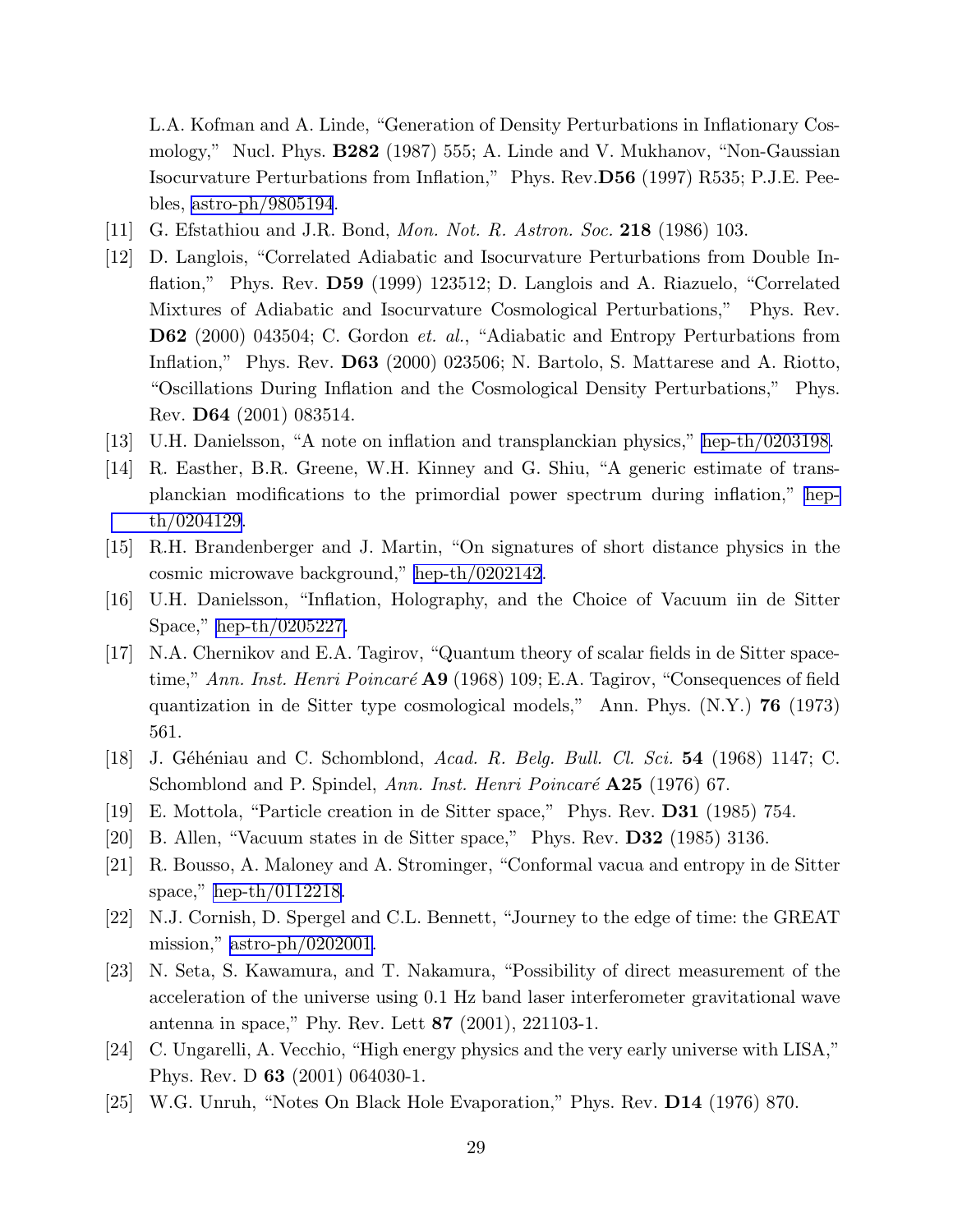- <span id="page-30-0"></span>[26] L. Susskind, L. Thorlacius and J. Uglum, "The stretched horizon and black hole complementarity," Phys. Rev. D48 (1993) 3743, [hep-th/9306069.](http://arxiv.org/abs/hep-th/9306069)
- [27] T. Banks and L. Mannelli, "De Sitter vacua, renormalization and locality," [hep](http://arxiv.org/abs/hep-th/0209113)[th/0209113](http://arxiv.org/abs/hep-th/0209113).
- [28] M. Einhorn and F. Larsen, "Interacting quantum field theory in de Sitter vacua," [hep-th/0209159.](http://arxiv.org/abs/hep-th/0209159)
- [29] K. Goldstein and D. Lowe, "Initial state effects on the cosmic microwave background and trans-planckian physics", [hep-th/0208167.](http://arxiv.org/abs/hep-th/0208167)
- [30] E.W. Kolb and M.S. Turner, *The Early Universe* Addison-Wesley (1990).
- [31] A. Linde, Particle Physics and Inflationary Cosmology Harwood Academic, (1990).
- [32] For a review see J. E. Lidsey et. al., "Reconstructing the Inflaton Potential–An Overview," Reviews of Modern Physics, 69 (1997) 373.
- [33] A. Liddle and D. Lyth, Cosmological Inflation and Large-Scale Structure Cambridge University Press (2000).
- [34] N.D. Birrell and P.C.W. Davies, *Quantum fields in curved space*, Cambridge Univ. Press (1982), Cambridge, UK.
- [35] R.M. Wald, Quantum Field Theory in Curved Spacetime and Black Hole Thermodynamics, U. Chicago Press (1994).
- [36] L. Dyson, M. Kleban, and L. Susskind, "Disturbing implications of a cosmological constant," [hep-th/0208013](http://arxiv.org/abs/hep-th/0208013).
- [37] D.J.H. Chung, E.W. Kolb, A. Riotto and I. Tkachev, "Probing Planckian Physics: Resonant Production of Particles During Inflation and Features in the Primordial Power Spectrum," Phys.Rev. **D62** (2000) 043508, [hep-ph/9910437.](http://arxiv.org/abs/hep-ph/9910437)
- [38] M. J. Radzikowski, "Micro-Local Approach To The Hadamard Condition In Quantum Field Theory On Curved Space-Time," Commun. Math. Phys. 179, 529 (1996).
- [39] V. Mukhanov and G. Chibisov, "Quantum Fluctuations and a Nonsingular Universe", JETP Lett. 33 (1981) 532.
- [40] A. A. Starobinsky, "Dynamics of Phase Transition in the New Inflationary Universe Scenario and Generation of Perturbations", Phys. Lett. **B117** (1982) 175.
- [41] S. W. Hawking, "The Development of Irregularities in a SIngle Bubble Inflationary Universe", Phys. Lett. B115 (1982) 295.
- [42] A. H. Guth and S. Y. Pi, "Fluctuations in the New Inflationary Universe", Phys. Rev. Lett. 49 (1982) 1110.
- [43] J. Bardeen, P. Steinhardt, and M. Turner, "Spontaneous Creation of Almost Scale-Free Density Perturbations in an Inflationary Universe," Phys. Rev D28 (1983) 679.
- [44] A. Linde, "Scalar Field Fluctuations in Expanding Universe and the New Inlfationary Universe Scneario", Phys. Lett. B116 (1982) 335.